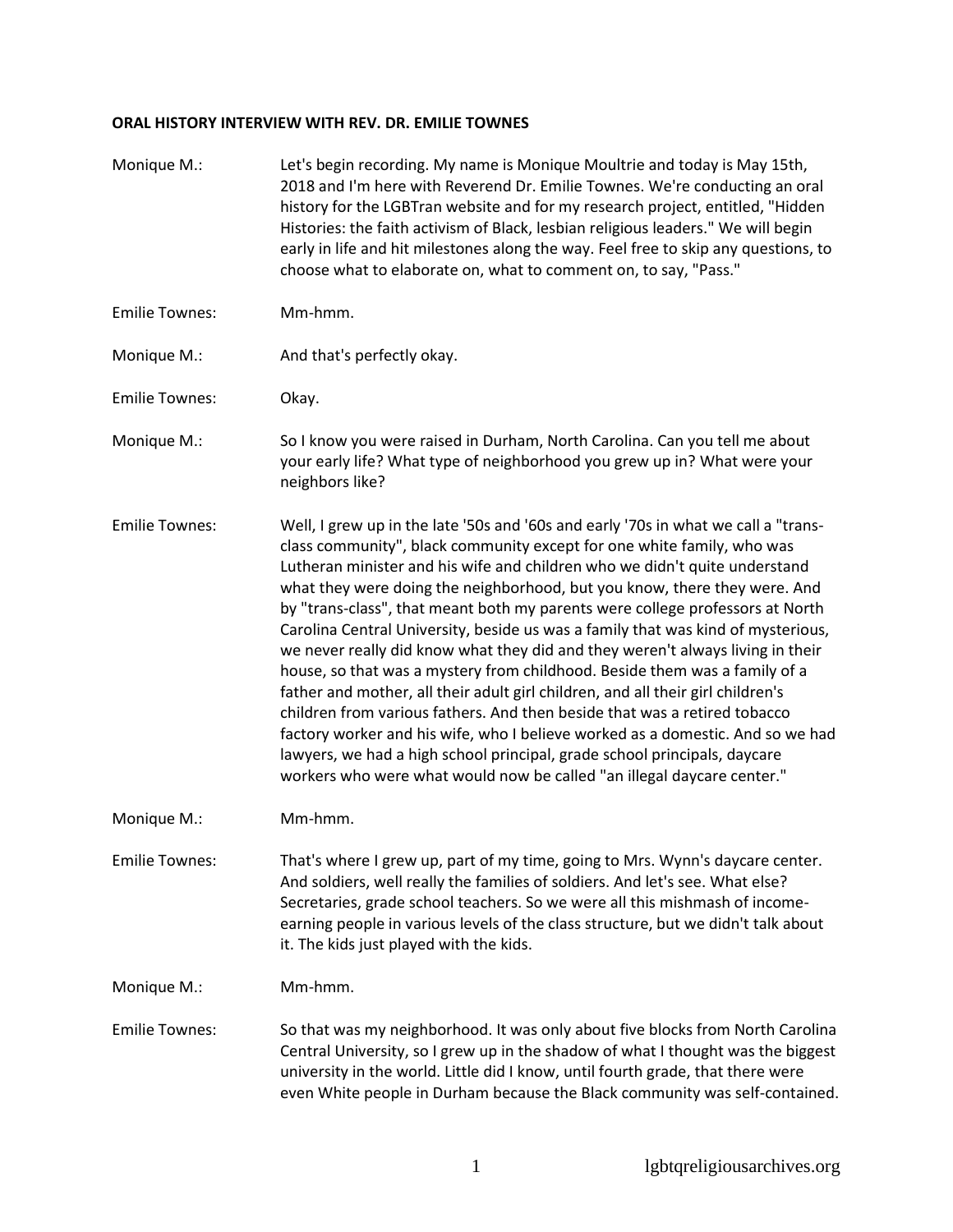Everything we needed, we could get in the community and it wasn't until urban renewal destroyed that by bringing a major interstate right through the community, which killed it, actually, really. I had no idea that there were White folk there or that Duke University was in town. I didn't know that there was any university other than my parents' school until fourth grade. So I grew up in a really contained Black community that prided itself on being able to sustain the members of that community and I didn't realize that until I was an adult, in a way. It was just, "That's the way it is, that's what we do."

- Monique M.: Tell me a bit about your siblings and extended family. What did y'all do for fun? What was a typical Saturday?
- Emilie Townes: Well we were a small family, nuclear. There was just one younger sister, who's nine years younger than I am. And we were not a family that played together. Both my sister and I were encouraged to go out into the neighborhood and play with the kids in the neighborhood, but my parents were homebodies. They really enjoyed, they poured everything they had into their teacher and, later in life, in their administration. And when they came home, they wanted to rest.
- Monique M.: Mm-hmm.

Emilie Townes: So we didn't play games together as a family. We didn't go out, and that wasn't so unusual in that era because it was just the beginning of desegregated restaurants and even being able to move in bigger spaces. And my father was never comfortable going out to dinner. Just he was twitchy the whole time, he used to drive my mother crazy. But my sister and I did not realize what historic demons he was fighting until we were much older because he grew up in an era where Black folk just didn't do that. If you couldn't do it in your neighborhood, you didn't get it at all. So if we had a vacation, it was going to visit relatives. And that, a real vacation, didn't happen. It was always going to see somebody in the family. Our extended family was also somewhat small. My father didn't really spend a lot of time around his family. He was the youngest of seven kids. His parents died when he was younger and none of his siblings would take him in, so a woman in the neighborhood raised him.

Emilie Townes: And his attitude was, "I'll be there if you need me," but I never really knew any of his people. And even when he died, his surviving sister, who I didn't even know was alive, she had dementia. Her sons brought her down, but they got there right as the memorial service was ending. So it was a real disconnect with that family. My mother's siblings, she was the oldest of five. She was also a twin, but her twin died at about six months, of something that today would never have killed a baby. I cannot remember what it was. And my grandparents on my mother's side were divorced, for good reasons. My grandfather was a bit of a Lothario and a moonshiner. And Nana had enough of that. And he got run out of the state, so they divorced. And I probably saw him a couple of times before he died and he was only allowed to come back in the state in death and he and my grandmother were buried beside each other, which was interesting, given their history.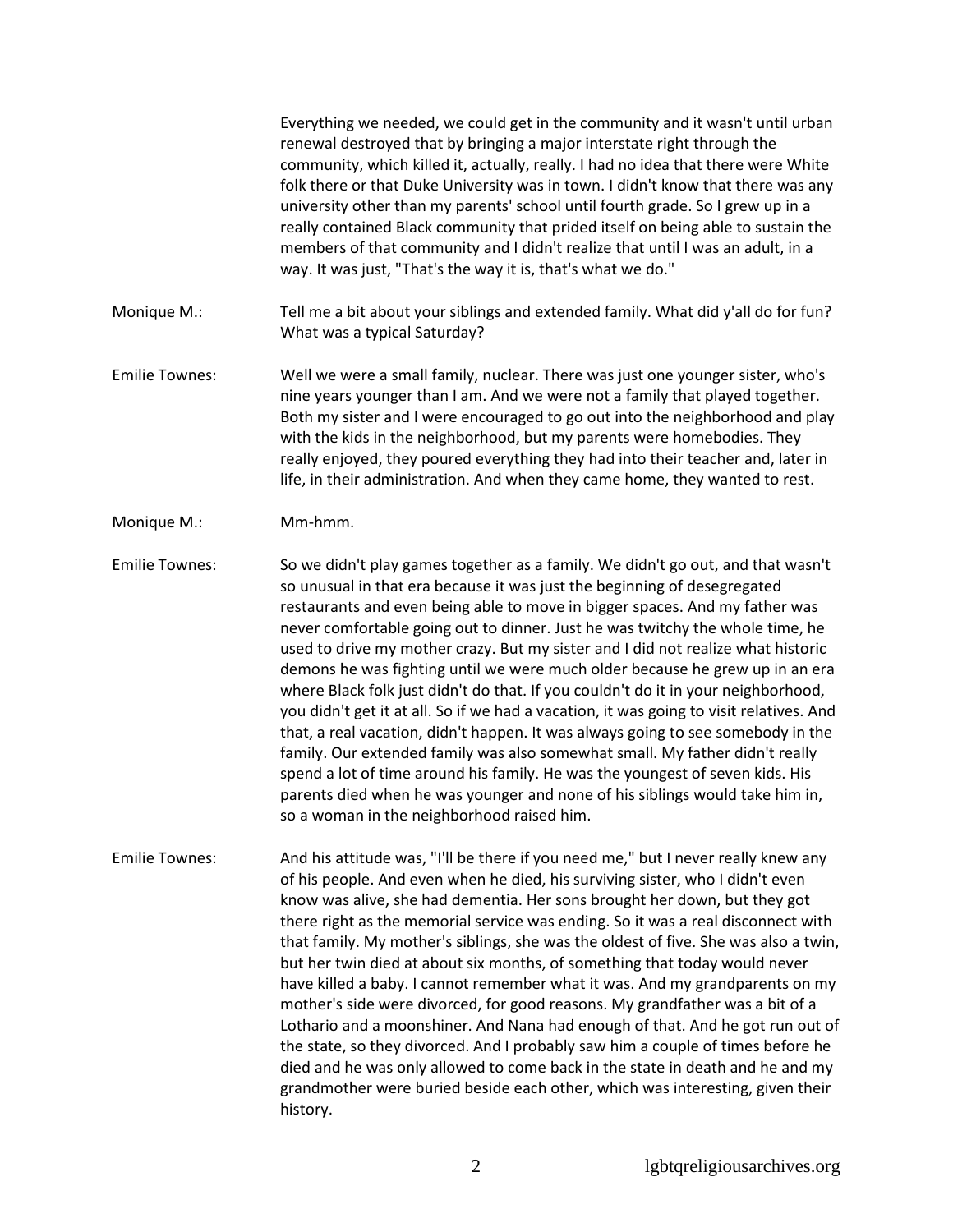- Monique M.: Were they also in North Carolina?
- Emilie Townes: Mm-hmm (affirmative). My grandmother lived in Southern Pines, which is about 75 miles from Durham, my hometown. US Route 1 was the major road at that time. And my mom had two brothers, two sisters. So my only surviving aunt or uncle is my aunt, who was the baby of the family, and she is now 84 and lives with us because she has Parkinson's and really can't do for herself, which is a bit a change for her because she's lived by herself for most of her life and she's come and taken over the house. She says she hasn't. That's not true. And people sometimes act like this is some kind of noble thing we're doing, but for me, that's what you do. I was raised to do that. You take care of the old people in your family. So she'll be with us as long as it's safe for us to keep her at home. She does not appear to be waning, so ...
- Monique M.: Excellent.
- Emilie Townes: Yeah.
- Monique M.: What kind of family values were imparted to you and your sister?
- Emilie Townes: Well, my parents were, I didn't realize how progressive my parents were, for Black folk, around religion, until I was an adult and looked back and would talk about it with folks and people would be looking at me like, "Your parents did what?"
- Monique M.: I have to say the story about you driving while they went to church was like, " Y'all didn't go together?" I had the same moment.
- Emilie Townes: Nope, nope. They made some commitments to each other and one of them was that their children, however many it was, they didn't specify a number, but their children would always be brought up in a church that had the best Sunday school, no matter what denomination it was. So I was raised in our family church, Ashbury Temple, United Methodist Church, which at the time had the best Sunday school. Nine years later, the best Sunday school was Covenant Presbyterian Church and that's where my sister went to church. And there you have the makings of the Calvin-Wesley split lived out between the two of us, most of the time, unknowingly. But their point was you raise your child up with the values that lead you to a good, upright, moral life and then, at a certain age in teenage- dom, you let them go and let them find their way from that point forward. And that's what they did with both of us. So hence, when church became irrelevant or not answering my questions, I was allowed to take the car and go to Duke Forest and sit in nature and talk to God on Sunday mornings because they trusted that whatever I was doing up there in the woods was something that would lead me into a closer relationship with God. And it did.

## Emilie Townes: My sister, totally different journey for her. She stayed involved, right up until she left for college, in her local church. And my parents, my mother used to call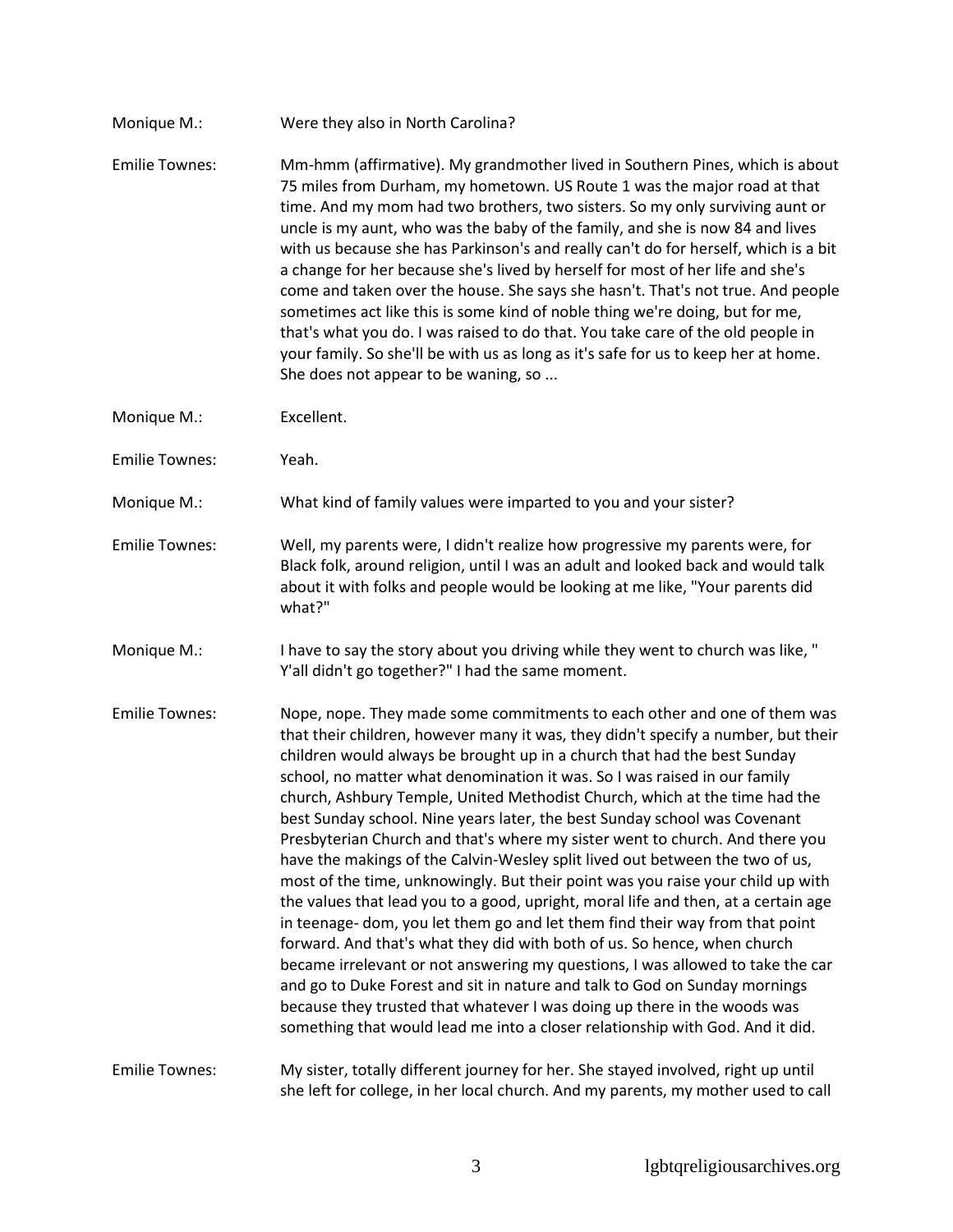my father "Mr. Methodism" because he was the kind of layman who opened the church up on Sunday mornings and turned the heat on.

## Monique M.: Mm-hmm.

Emilie Townes: And knew all the things that you needed to do to get the church warm or turn the fans on in summer and took under his wing all the young pastors, mostly seminarians, and then when that dried up, it was all the rejects, I think, or problem pastors in the United Methodist Church at that time. Take them under his wing and try and help them. He was going to church meetings all the time, both in our local church, but also within the region and conference. And Mom usually stayed home to clean the house and she also had the Duke University Chapel Sunday worship service on. And she would listen to the radio while she cleaned and when I asked her about it once, she said, "Your grandmother had us in church so much when we were children, I have a backlog of church attendance and I'm just fine sitting here, listening to the service on the radio." "Okay. That makes sense." That attitude used to just confound some preachers, though. "You need to try and save your mom." And I'm thinking, "Mom is saved. You may be the problem, but ..." And both were proud of being regular tithers.

Emilie Townes: Even though Mom didn't go to church and Dad was there every Sunday, it was still important to both of them that they tithe and tithe regularly. And that is something they did as long as they lived. Well, that's not quite true. Mom stopped when the pastor of the church, when Dad died, turned the eulogy into something that none of us recognized my father in. And it became a stewardship sermon, actually. She almost got up and walked out. If my sister hadn't been patting her thigh and telling her, "It's going to be alright. It's going to be over soon." She would have walked out on him. And at that point, she said, "You're getting no more of our money." And that was it.

- Monique M.: Yeah.
- Emilie Townes: So I use that story with young seminarians on, "When people tell you X, follow it when it's a funeral."
- Monique M.: Yeah. I've read some of your early formation in the church being rooted in social justice was important.
- Emilie Townes: Mm-hmm.
- Monique M.: Can you speak a bit about that and how that then connected with what you were doing in the woods?
- Emilie Townes: Mm-hmm (affirmative).
- Monique M.: As you were seeking.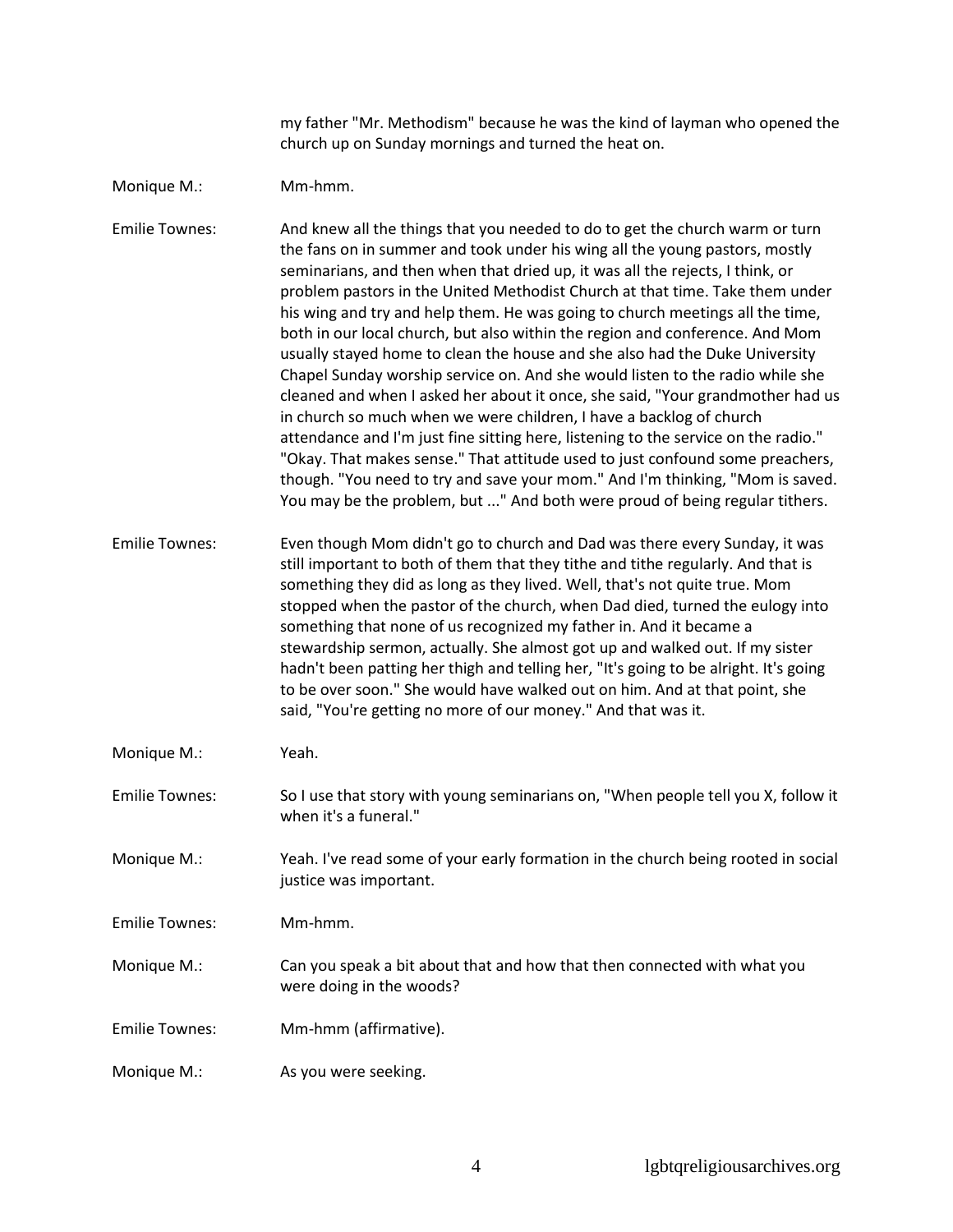Emilie Townes: The pastor, the strongest memory I have of all of our pastors was Doug Moore and he was the one that I was a little girl growing up right in the midst of the sitins and the civil rights movement hitting Durham. And he was in the thick of things, but what Reverend Moore preached, or at least what I learned is you have to have a strong spiritual base if you're going to have a strong justice base. And if you're going to have a strong justice base, you better have a strong spiritual base. So that's how I was raised, that you don't choose one or the other. Both of them are needed for a whole and healthy Christian. So when we started having pastors, most of who were on the spiritual side and not wanting to be involved either in the neighborhood or the world around us, just even in Durham, it didn't ring true. So I guess I escaped to the woods. It didn't feel that way, but it probably looked that way. That was where I got centered and because, by that time, I'm in high school and we're undergoing court-ordered desegregation, that was just tearing the schools apart and we students were pawns between the Black Panther Party, the Ku Klux Klan, and the Communist Workers Party.

Emilie Townes: Those three groups were in the school, in my high school, actively recruiting students. And so I needed to have some anchor and it wasn't happening at church for me, so I figured, "Go to Duke Forest." A White friend of mine had shown me this spot on the bluffs and I thought, "Well, let me see if I can go back there some." And it just became a regular Sunday. By myself, I'd sit there for probably about an hour or so and talk to God. "What is going on? How do I do this?" But what that also fostered in me in high school was a sense of outrage when I saw the inequities, that it wasn't so much around race. My high school had been predominantly Black and White Flight took off like crazy, so it remained predominantly Black, but there were a few White students there. And you would think that the dichotomy would be between Black and White, and it was to a certain extent, but what I saw more of was class.

Emilie Townes: And I didn't really know, understand class dynamics. But what I saw consistently was the students who came from poorer backgrounds or less socially prominent backgrounds, no matter where they were, Black or White, were the students who got the short end of the stick on a consistent basis. And I was taught that that wasn't right so I became a student activist, trying to right the injustices of the system. My mother used to always say, "You're out there trying to save the world." I said, "No, I'm just trying to make it right because it's wrong, what's going on." You know, my parents couldn't dispute it when I would describe what I'd see. But I know that where I got that from was from church. You stand up and speak out when you see wrong happening and you don't let people suffer without saying something and trying to change it. So those times in the woods were a time for me to recenter and reflect, as much as one's going to as a teenager, on what was going on in my life, how God was that one constant in the midst of turmoil. And to be present with my classmates, even if no one else could articulate what I was seeing and feeling, it was important to me to stand up and say something and try to do something.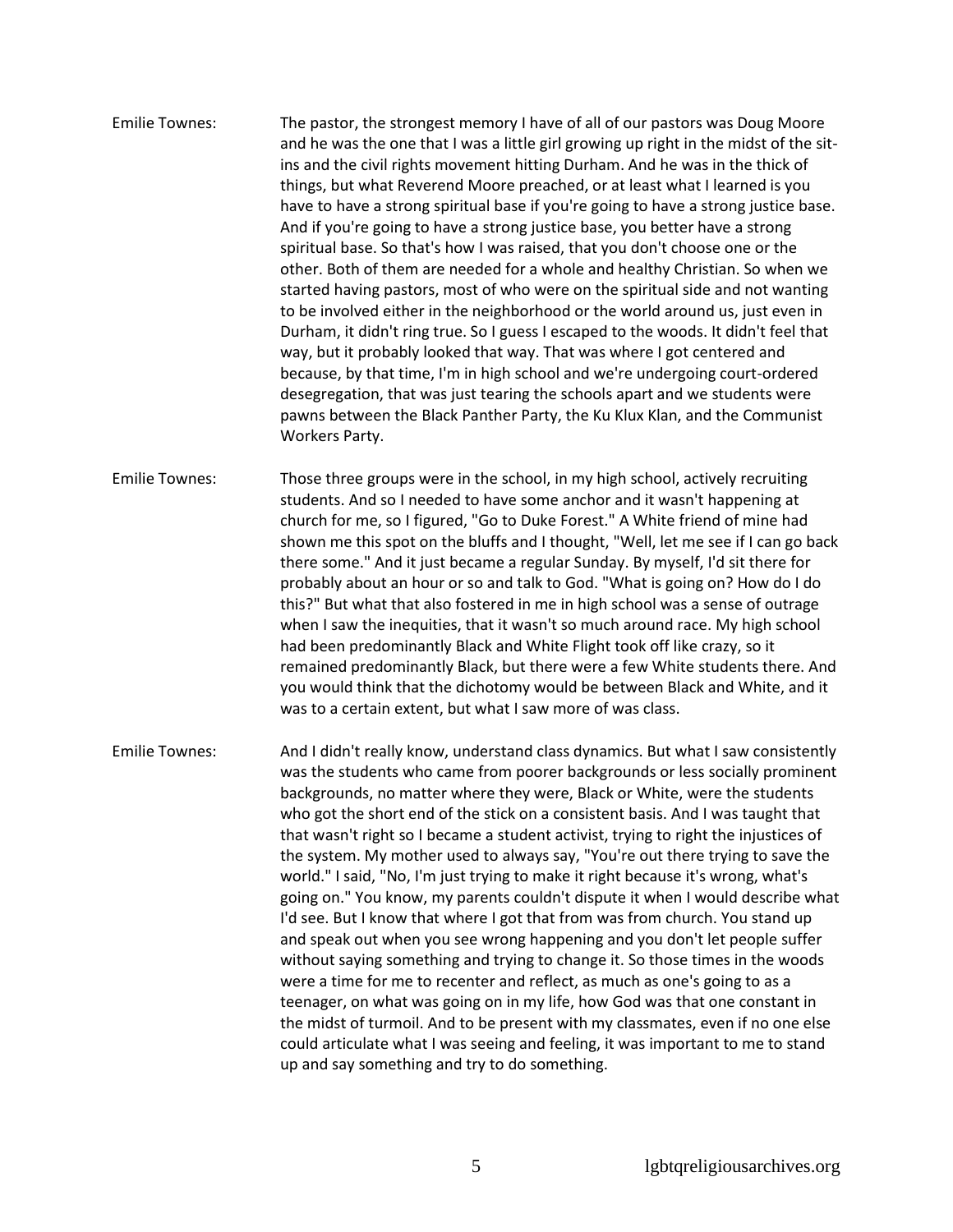- Monique M.: And what were those activities like? Were you advocating for better after school tutoring?
- Emilie Townes: We were advocating better teaching, more representative teaching, stopping warehousing the poor students. We wanted some equity. I knew, I mean we were enough politically astute that we knew that when we did surveys, student surveys about the school, and the school declared them illegal, that they should be returned to my locker or someone else's locker whose parent was a professor or a lawyer or a doctor, rather than somebody whose parents were tobacco factory employees, because we knew they wouldn't do anything to us because our parents would be down at the school in a hot second. Even if they were doing the cussing under their breath at us. And so we had that much of a sense of analysis that we needed to use what privilege we had, what "pull" we had probably was the world we used, to do those things. And for years, I had months of the surveys up in my closet, in my mom and dad's home. Until Mom got tired of them and threw them out, but that was the sort of thing that we did was try and make our education more consistent across the spectrums that made up the school.
- Monique M.: So what else was high school like? What were some favorite classes?
- Emilie Townes: Well I played in the band, both marching and symphonic, and that was a big, big space in my life. I loved being a part of a group that could make beautiful music.
- Monique M.: What did you play?
- Emilie Townes: It was the symphonic band. Or could put on a really good show if it was the marching band. I played the baritone horn. Now that was the biggest social area of my life. And then sports became the other. That was when I messed up my knee the first time playing basketball, and continued to do that far too long, but that's another story. So we didn't have girls' basketball, but we did have girls' tennis and track and field. So I did both and really settled into track and field and did the shot put. So it was ... The extracurricular stuff sustained what was going on in all the other areas and I was a good student, so. I don't know that I had a favorite class or even a favorite teacher in high school. I just like learning. So it was tough, but it wasn't impossible. I don't feel as though I survived something, I feel like I learned a lot, not only in terms of coursework, but also about people and what makes us tick. It was a good school. I have really mostly good memories about my high school years. I mean, it wasn't perfect. Falling in and out of love with folks, not quite sure what to do about ...
- Emilie Townes: Well, no. I take that back. I did know what to do with my attraction to girls. I decided, when I realized in eighth grade that I had an attraction to girls, I decided I was too young to make that decision. And so I would give boys a try out, through college, and if I still felt that way after college, well there you go. So I tried. And still thought that way, so that's okay. It was only probably somebody who doesn't know much could make a decision that flat footed about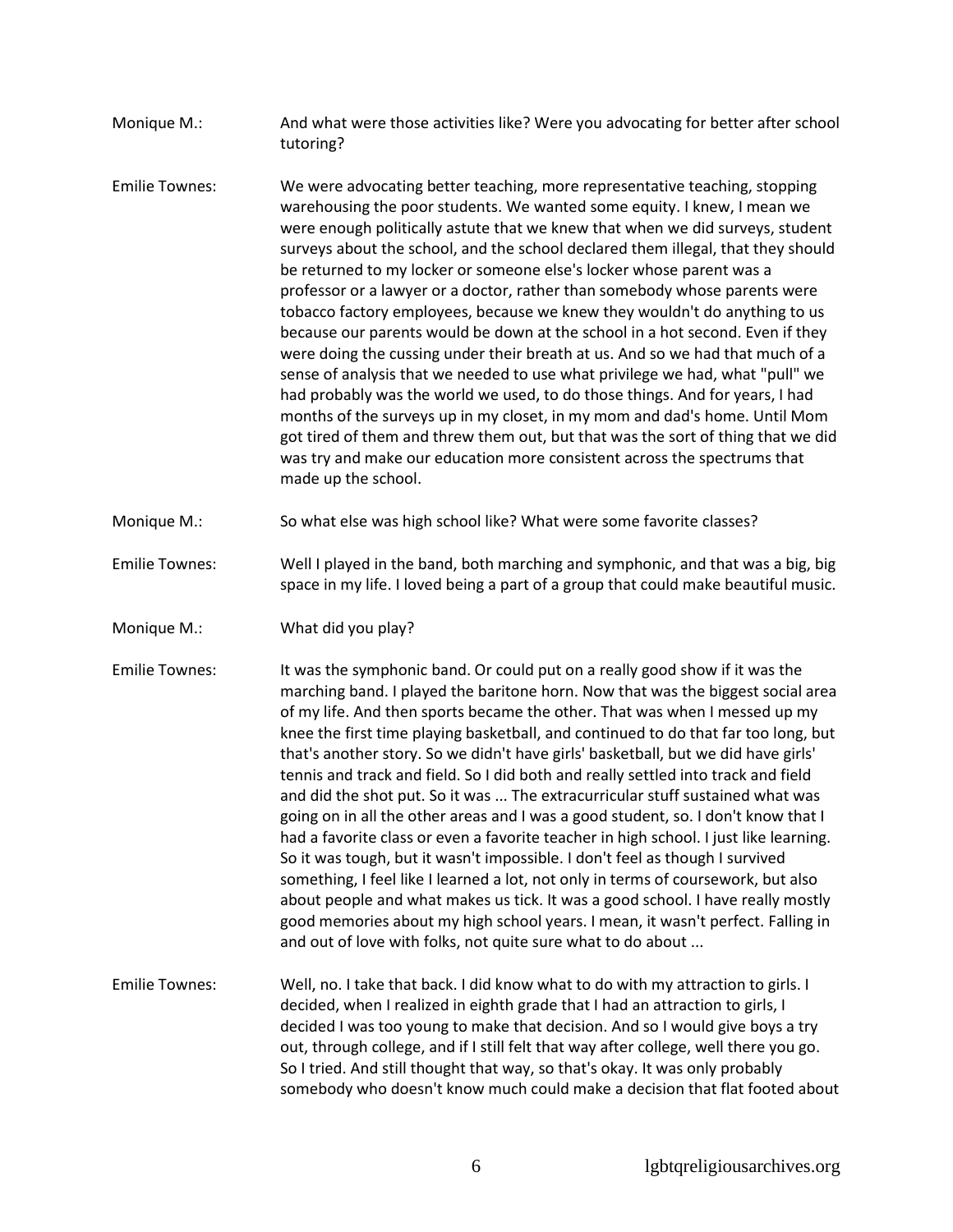her life, but it really just seemed to be the most natural thing. It was like, "Okay. If this is it, this is it." So I didn't have a great deal of drama, just some.

- Monique M.: Did you talk with your family? Siblings?
- Emilie Townes: Oh no.
- Monique M.: Friends?
- Emilie Townes: No, no, no, no, no. That was not a conversation topic until college. And that then was within my friendship network, which was mostly on sports teams because I went to University of Chicago as an undergraduate and my first two weeks there, no it was my first week there, I watched two students being taken off the dorm hallway because they had flipped out because they were no longer the smartest person.
- Monique M.: Aw.
- Emilie Townes: And I thought to myself, "I am not going to let this place drive me crazy." So I took myself down to the women's gym and said, "Y'all need some help?" Because I had just intuitively knew I needed to have an alternative to that kind of pressured academic environment. And I did sports for the next four years to keep my balance, get off of campus, and ,through the process, become more and more aware that what the objects of my emotional and sexual passions were women and not men.
- Monique M.: What led you to U Chicago?

Emilie Townes: Flattery. I grew up in a high school where people got scholarships for sports. I had no idea that colleges recruited you because you have a mind and that's ironic given both my parents were college professors, but it wasn't anything they ever talked about in the house, until I started getting ... I drew attention because I did really well on the PSAT, which is the last time I've done well on ... First and last time I've done well on a standardized test. And Chicago did the best flattery job and I thought, "Okay." But it also had what I was looking for. I didn't want to be in a huge university. So that ruled out Duke and UNC Chapel Hill and Boston University, and there was one other huge school, Georgetown (well it's a medium school). It ruled those out. Those were the schools close to home. And going to North Carolina Central was just not an option. I would not go to a school where my parents taught. No way, no how. So Chicago started sending letters and had a Chicago alum in the area interview me. Small classes taught by the professors, not graduate students. And they just flattered the hell out of me. And I said, "Okay. I'll come." So by the time the acceptance letters came rolling in, I wanted to go to Chicago. I didn't want to go anywhere else. So when the package came, I ran all over the neighborhood, acting like a silly child.

Monique M.: No concerns from going from North Carolina to Chicago?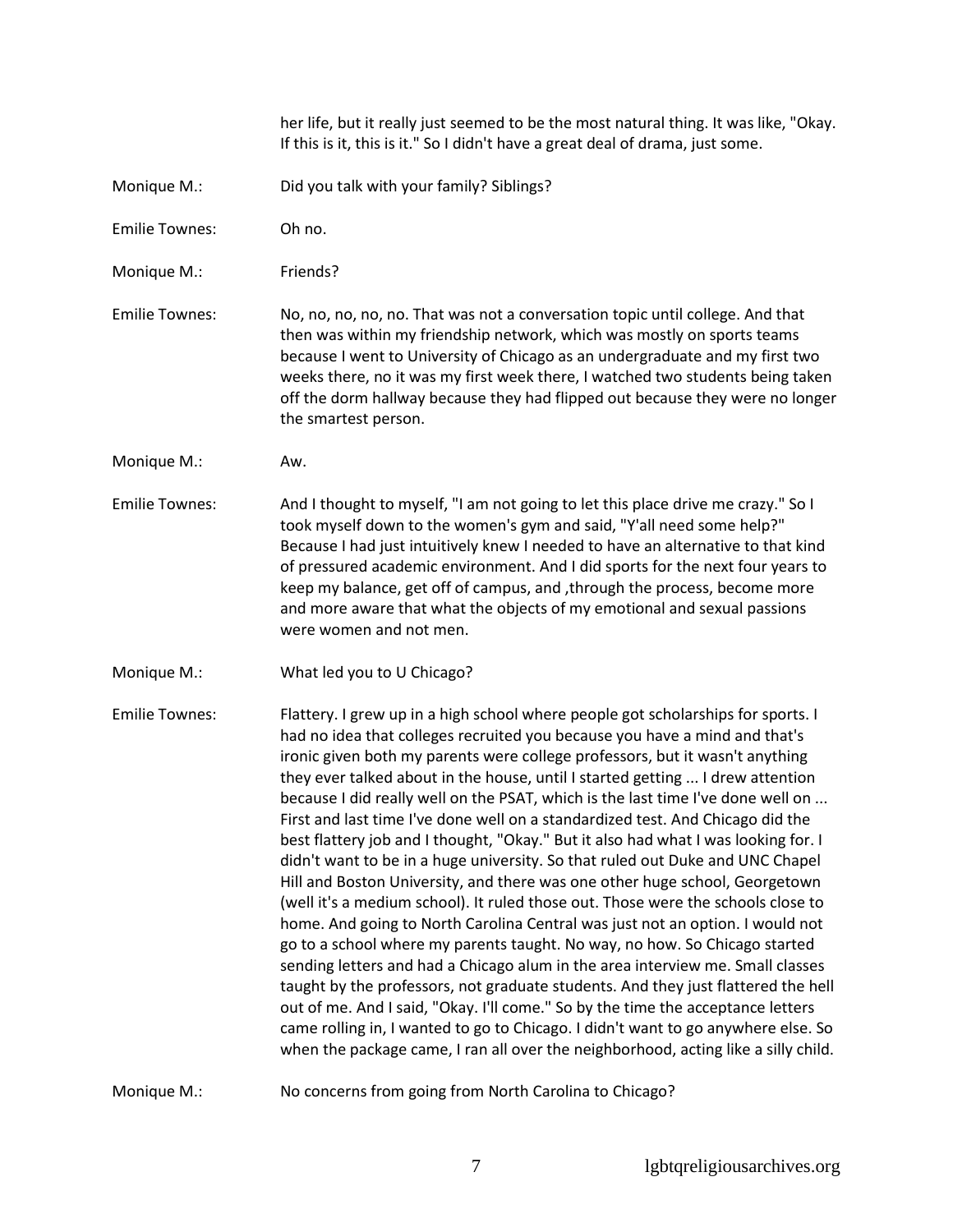- Emilie Townes: I didn't. My parents did and my grandmother just started praying. She was the only one who voiced her fears because she, before I left for the first time, "Why are you going up there to that big, evil city. You keep your legs together and you stay out of corners." "Yes, mam." It was only at graduation that my parents told me, "We weren't sure about this one, but you did it." I said, "What do you mean?" And it was at that point Mom said, "Well we were very fearful for you." But they did not show it the four years I was at college. And I will give them props for that. So ...
- Monique M.: What was your spiritual practice like in college?
- Emilie Townes: Almost nothing. Almost nothing. I did a little bit of casting about. For a time, I wondered if Judaism might not be more reflective of who I am. And because I eventually became a religion major in college, I was then able to process, from an intellectual side, and realized, "No, this is not Judaism, this is back then more theocentric than Christocentric." I poked around a little bit with Unitarianism, but I was just like, "How do you sing a hymn that I know has Jesus in it, but they're taking Jesus out of it? What is up with that?" So that didn't work. And then, for a time, I was working with a couple of friends of mine in a United Methodist Church, just to the neighborhood of the north, working with the youth group. And it was in that church that I decided that I wanted to be rebaptized. And that's so against the book of discipline in the United Methodist Church, but I had a renegade pastor, didn't know it, and he did it. So there was that moment, those moments, but by and large, sports were much more foundational for me than religion or religious practice. And as I became more involved in being a religion major at Chicago, which simply meant if you could justify the course you wanted to take had something to do with religion, you could take it and it could count for your major, which meant the whole curriculum was your oyster. And so I was able to go here, there, everywhere, explore and take classes at ...

Monique M.: So our contemporary interdisciplinary degree?

Emilie Townes: It was. It was. They didn't call it that then, but that very much was what it was. And it was perfect for somebody like me, who had lots of questions and was not satisfied with a dogma or dogmatic approach to the study of religion. So it was great. I had a fabulous time, but it freaked my sports teammates out. They were just sure I was gonna start condemning them and calling them blasphemers because a lot of them were lesbians. And I'm like, "So?" They said, "What do you mean 'so?'? You said that ..." I said, "Look, that's not the God I know, I don't know who this other god that people have showing up condemning people, who are good people, because of who they fall in love with and decide they want to try and spend their life with, but not the god I was taught."

Emilie Townes: So it took a while for that to settle down and then realize that I'm still me. I just was so thrilled to finally find a major that I knew I could stick. So ...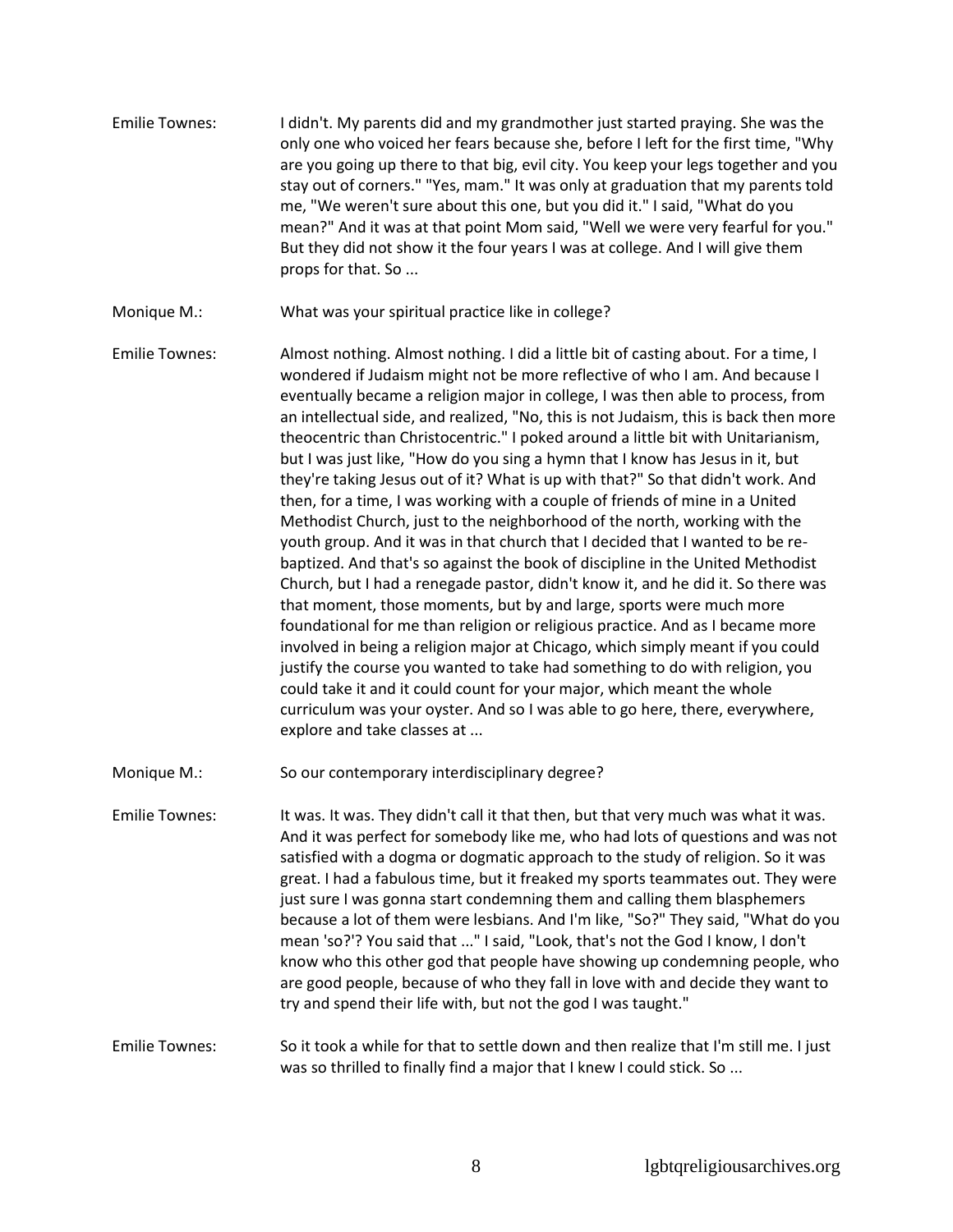Monique M.: So you described, in other interviews, the clear moment you felt called to the divinity school.

Emilie Townes: Yeah.

- Monique M.: But I've yet to read your clear call into ministry, so was that at divinity school or ?
- Emilie Townes: It was during divinity school. I was in my field education placement at Hyde Park Union Church and really my father in ministry, David Bartlett, was the senior minister there. And they had ... I had asked to be in a field ed site that wasn't United Methodist on purpose because I knew Methodism, I wanted to see what other denominations did. And so I was placed at Hyde Park Union, which was a Union of American Baptist and United Church of Christ, and they were being more American Baptist at that point. And I actually felt like I had come home, which was interesting because I had never been in a predominantly White church before Hyde Park Union. I was like, "How am I coming home to this? Well let me just sort of sit with this and see."
- Emilie Townes: Well, I was assigned a minister of social concerns and one of my key ministries in that was the golden diners program. So I worked with the old people and just loved it because I'd rather spend time around old people than folks my age any day. But Hyde Park had also called a young seminarian, well, graduate of Colgate Rochester Divinity School to be the assistant minister. And within the first year or so, if I'm remembering this correctly, Steven was ordained. And I had never seen Baptist ordination because I had only seen the Methodists, where a whole group of people go up and things get said and they go to sit down. But the idea of an individual ordination, I was like, "Really?" So I was there for his ordination and he would tell me about what it was like for interviewing and I was like, "That don't sound like me at all. No, buddy." Because when I went to divinity school, I was not going to be ordained or serve a church. I started out wanting to do a joint degree in religion and social work and then use that as a social worker.
- Emilie Townes: But within the first quarter or so, I realized I was much more interested in religion than I had fully appreciated, so I dropped that and focused exclusively on the religion degree. And so I thought, "Well that's interesting." Because it was special. I could see that that was meaningful for him and he had lots of questions, going into the ordination process. It wasn't one of those slam dunk things for him. So that was good to have as well. So several of the golden diners, who were not members of the church, but liked Steve, came to the ordination service and I was talking with one of the women, sometime that next week, she was a former librarian. You gotta stay away from old librarians, they'll mess you up. So we were sitting, talking and so she says, "Well, when are you going to be ordained?" I said, "Oh, I'm not gonna do that. I'm not called to that." And leaned over me and said, "What do you think you've been doing with us?"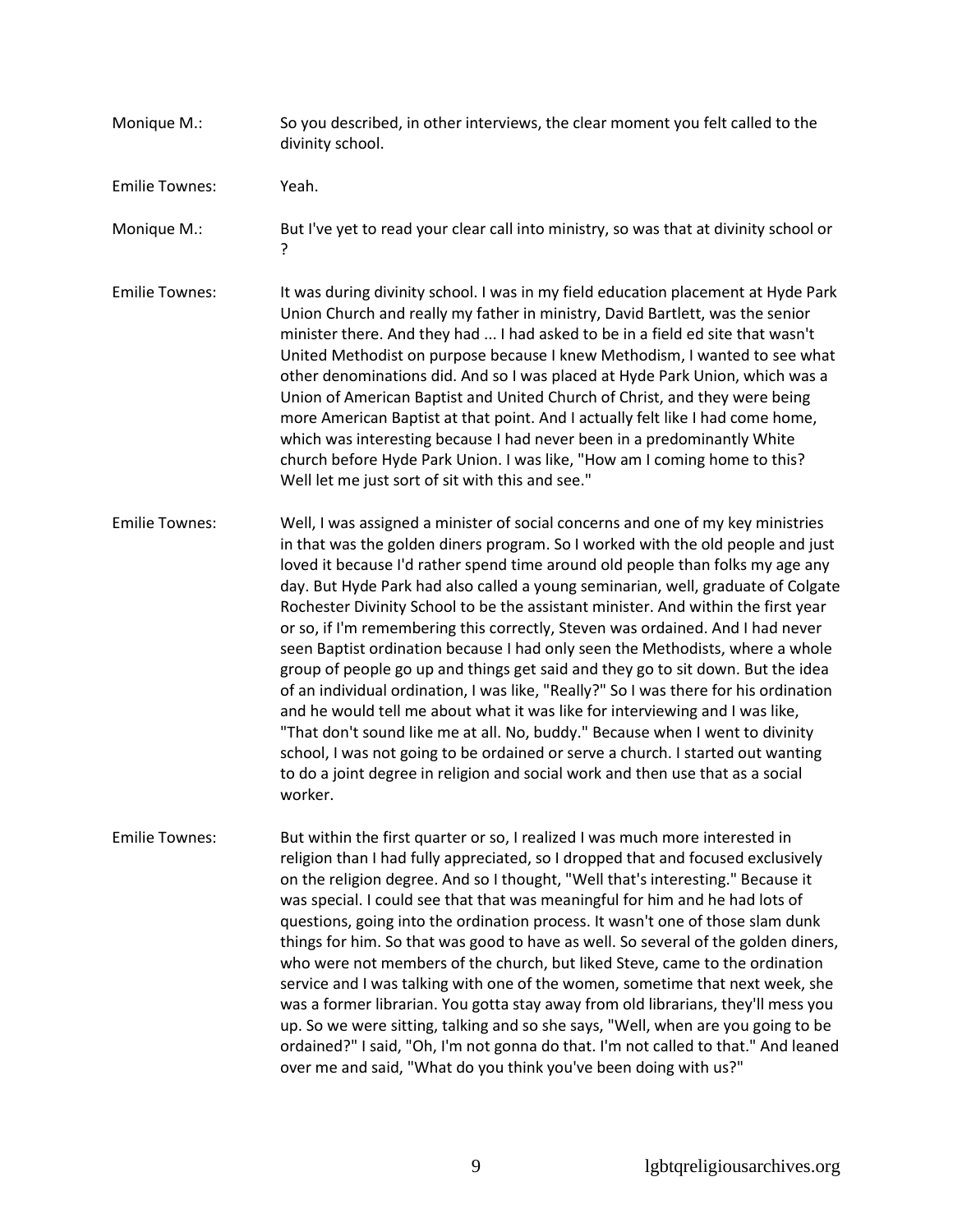- Emilie Townes: And I went, "Huh." She said, "If this isn't ministry that you've been doing all these months, I don't know what is." And so I was like, "Oh." So I went upstairs to David's office and recounted the conversation and he just burst out laughing. He said, "We were wondering when you were going to figure this out." I went, "Oh." So it took me a while, even after that, to say, "Okay." But I still knew I did not want to serve a church full-time. I wanted to have my religious beliefs front and center in making communities better. That's what I knew and had assumed that's what I would do. So it was not the profound call that I had with the wind picking up and voices beckoning and all that to go to divinity school. But it was more, maybe an angel. Maybe we could call it that. Jerking my chain and he went, "Would you wake up and smell the roses about what you are doing and who you are?"
- Emilie Townes: And I said, " Okay. You've got me."
- Monique M.: But you did go on to serve as a full-time pastor, so how did you ...
- Emilie Townes: Well not full-time. No, no, no, no. Never full-time.
- Monique M.: Never full-time.
- Emilie Townes: Never full-time. Both my pastoral assignments were as interims and part-time. As much as that's not an oxymoron.
- Monique M.: Yeah.
- Emilie Townes: But ... Yeah. No. And it wasn't as profound as the call to teach either. It was sort of a gentle nudging for ordination. And I think that's part of the reason why, much like ... I can't remember who now once said to me, "You know? I wear my ordination loosely." And I thought that was an apt description.
- Monique M.: So you said something about the individual ordination process worked for you.
- Emilie Townes: Mm-hmm.
- Monique M.: And you were okay with the freedom of the Baptists.
- Emilie Townes: Mm-hmm. Yeah. I felt like I had come home. Even when I was a kid, I wanted to know why we had to do workbooks about the bible rather than just read the bible, like my friends who were Baptists, down the street. I mean, I would just pester, you know, "This is how we teach bible." "Why don't we just pick up the book?" So there was always a little bit of a rebellious thing going on and I also knew, in my years at U of C in the div school, that I clarified I really didn't like what I saw as what I view as the worst of United Methodist polity, and that's moving people every four years or dumping people into churches that actually they need more help than just somebody who they can't place anywhere else, and that was my home church. It was a small mission church in the North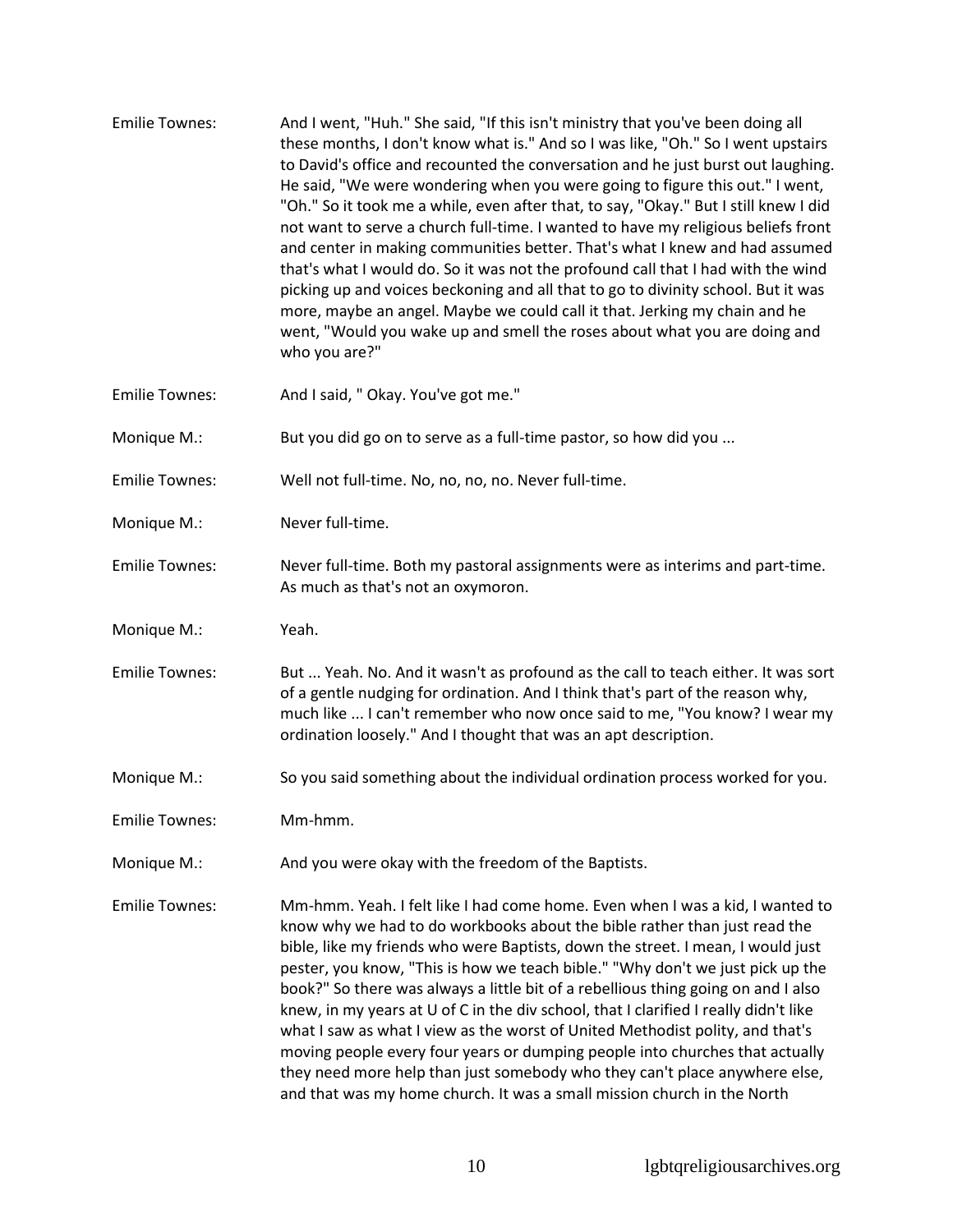Carolina Conference and so it was a holding station for a lot of folk a lot of the time. And I saw how that just slowly eroded the church of my youth. And I came to really resent it and I also started to realize I didn't believe in infant baptism. So I dealt with that by making it one of my field exams for my DMin so I could intellectualize it and understand what was going on for me.

- Monique M.: That's a good segue. I was next going to ask you about the DMin and what pushed you in the direction of the DMin first.
- Emilie Townes: Mm-hmm.

Monique M.: And what you feel you gained from it.

Emilie Townes: Well, at that time, the DMin was the first professional degree at Chicago. They didn't have an MDiv, like they do now. So that was the only thing available.

Monique M.: Oh so did you do a DMin and not an MDiv at the divinity school?

Emilie Townes: Mm-hmm (affirmative).

Monique M.: Ah.

Emilie Townes: Well, the master's I got at the divinity school was an MA in religion. And now there is no such thing as a DMin at Chicago. It's now just an MDiv, that's the first professional degree. So it was really the quirk of the degree programs and what I could do and also what I was interested in doing. The faculty at Chicago was honest enough to say, "We don't have the expertise to do anything Black church with you on a doctoral/PhD level. We've got nobody here that knows anything about it, but what we can do on the DMin level is have you explore that." And so that's what I did. And so my DMin thesis, and this was the kind of academic DMin, Claremont School of Theology had it, several places had it at one time, is I think we took one less field exam and wrote a shorter thesis. We didn't write a full- blown dissertation of hundreds and hundreds of pages. I think mine was like 150 or something like that. And it's title, because I went back to look at it after the death of Jim Cone a couple of weeks ago, the title was "The Kingdom of God and Black Preaching: An Analysis and Critique of James H. Cone."

Emilie Townes: And so they felt they had the chops to direct that, but what it would have taken to do that on a PhD level, they didn't. So I was like, "Fine."

Monique M.: Okay.

Emilie Townes: I didn't really care about what kind of D it was. I just wanted to get on with it, so.

Monique M.: So then, that's what led to Garrett was completing the project that they couldn't help you do?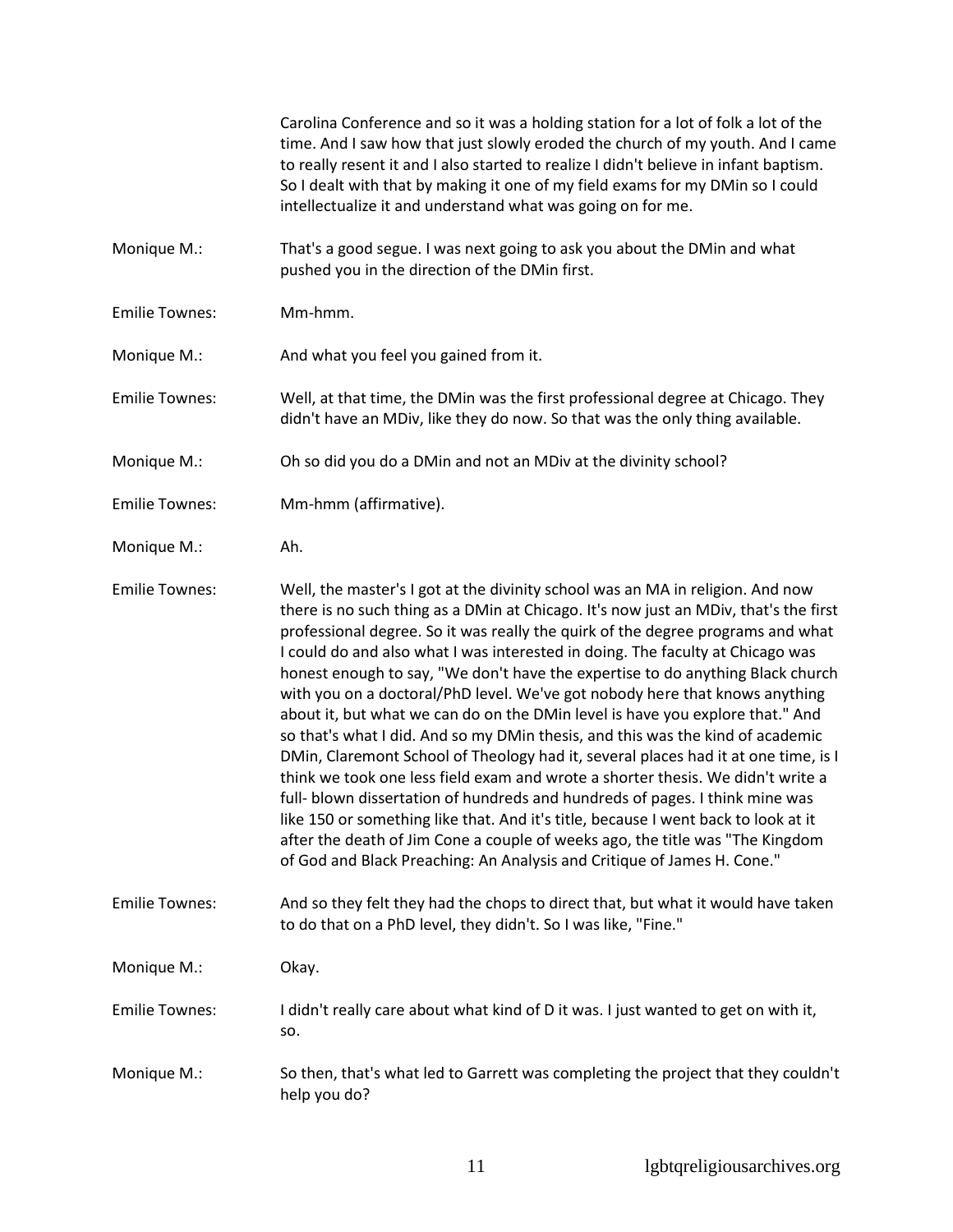- Emilie Townes: Well, no. What led to Garrett was I had gone straight through to my DMin from kindergarten with no stops in education. And so I was tired and looking forward to being out of school for the first time in my life. And remember, I wasn't gonna teach, so ...
- Monique M.: And you weren't going to preach, so what ...
- Emilie Townes: Mm-hmm. I wasn't going to do either. And was doing one of them at the time that Garrett Evangelical and Henry Young called and said, " We've got a lot of Black women who have come to Garrett now and they've been agitating for a class on Black women in ministry and we have no Black women on our faculty and we don't know anything about it, but you have a DMin and that would be acceptable to us if you would like to come up and teach a class on Black women in ministry." And I'm like, "Oh sure, that sounds like it's interesting." I was running the bookstore, the branch of the seminary co-op bookstore that's based in Hyde Park. They tried a branch out in the suburbs at Northern Baptist Seminary. That didn't work, but I was the manager of that store and I was eager to not have to be there every single day for hours on end.
- Emilie Townes: So I met with Henry Young and Rosemary Keller and we crafted a class together and it became "The Black Church and Feminism." That was the title of the class and I was driving up to Garrett and realized that I really didn't know with a thing about teaching and that might be a problem, but I knew I couldn't turn around and so I just kept driving and I started praying. So I got to Garrett, walked in, there was about 25 students, mostly Black women. A couple of Black men, a couple of White women. No White men. But they were all just excited because most of them had never had a Black woman professor. And so I went, "Oh my god." I sat down and got myself set up, looked up at the class, and just opened my mouth and said, "Let us pray." I wasn't intending to do that, but that is now how I start almost all of my classes, in prayer.
- Emilie Townes: Not so much for the students as it is for me, to bring myself present to the task. So I finished the prayer, because people don't pray long and looked up, opened my mouth, started talking, and within seconds, I knew this is what I'm supposed to be doing and was pissed because I knew that meant I had to go back to school because a DMin was not enough. I had missed that era. So that was the call to teach, was in that moment. It was just, bowl you over, this is what you're supposed to be doing."
- Monique M.: Chay. So then why choose Garrett to do that?
- Emilie Townes: Well, I was going to wait five years because I really liked not being in school, and well with ... Let's see. That was '83. So I started being asked to do adjunct work because the class went well, so they were like, "Oh, we need Black women down here. Can you come teach our students as an adjunct?" I'm like, "Sure." I needed the money, but I also was enjoying teaching. And then I ran into Katie Cannon at a Women of Color in Ministry Conference sponsored by the National Council of Churches. And Katie was, still is an icon. She was, for my generation,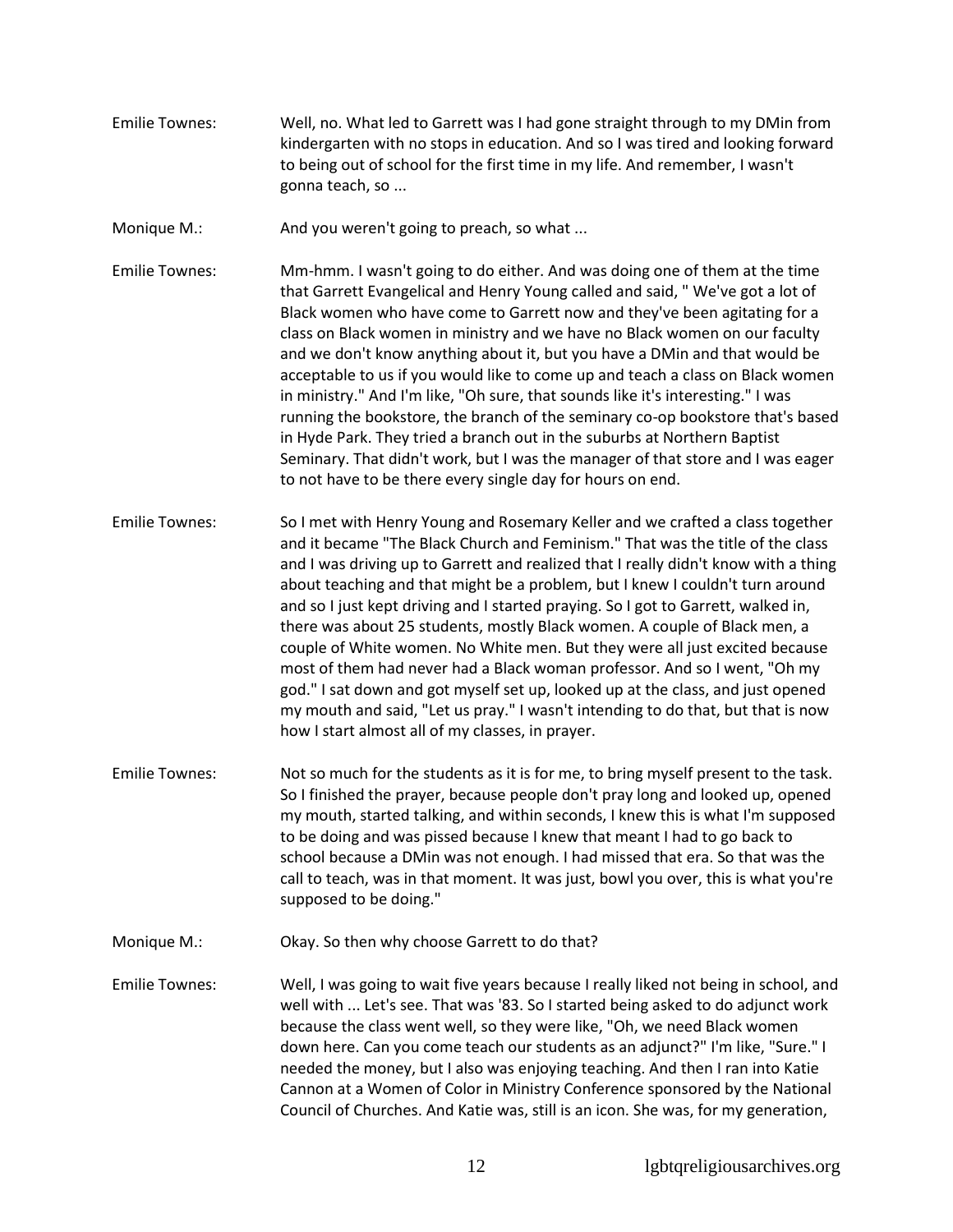she was the first Black woman to get a PhD, which was not true, but that's the only we knew about. And she had graduated from Union and was just known as like, "The idol has come to the conference." Emilie Townes: So she was sitting outside her cabin. We were up in the woods in Wisconsin. Don't ask me why they put a conference of women of color up in some woods, but they did. And Katie has a habit of interviewing people, just want to know what you're doing, what are you thinking about, where you're going, where's the lord leading you. So she was doing that and I was standing off to the side because here's this woman I've been hearing about my whole theological career, such as it was at that point, and she was in the flesh and she actually was nice. You know? Because I'd been around enough to know not everybody who's famous is nice. And so she gets to me and she says, "You know, you've been my driver. You helped me go get some fruit, but you don't talk much. So tell me what you're up to." And I said, "Well, I know I want to teach, but I'm gonna wait five years and then go back." And she gave me what I call "The Katie Cannon Look." She didn't know she had it, but when I told this story once, she started to say, "I didn't have a look." And people around us said, "Oh yes you do." Emilie Townes: And it's a look you really don't want her to give you because it's one of those, "You have lost your last bit of sense. What is wrong with you?" So she gave me this look and then she said, "Do you realize that as we sit here in 1984, there are only five women in the world who have earned PhDs in religion?" And I'm think she saw me going through the list in my head. Monique M.: Uh-huh. Emilie Townes: I didn't realize that the five I knew were the only five in the world. I just assumed there were more I didn't know about. And so when it became clear that it had clicked, she just looked at me and said, "Do you really think we can afford for you to wait?" So I took the GRE the next month and was in school in the Fall. Monique M.: Wow. Emilie Townes: What I had decided, though, was that I was not ready to leave the Chicago area. I wasn't done with Chicago. And so I only applied to two schools; the joint Garrett-Northwestern program and the University of Chicago. And in both, I wanted to focus on ethics. But what I liked about Garrett was its interdisciplinary focus in its courses and that fact that you had to take half your coursework in one of the graduate departments in Northwestern and half at Garrett and the Northwestern part, you had to be focused in a field. And so I had pretty much decided I wanted to go to Garrett because I knew I could ... But initially, I wanted it to be anthropology in Garrett, but I knew that's what I wanted to do. I wanted that kind of exposure. When Chicago got in touch and said, "Well, would you consider moving to ..." Oh what was that? It got popular for a while, it has now died out. I can't even remember what the concentration was.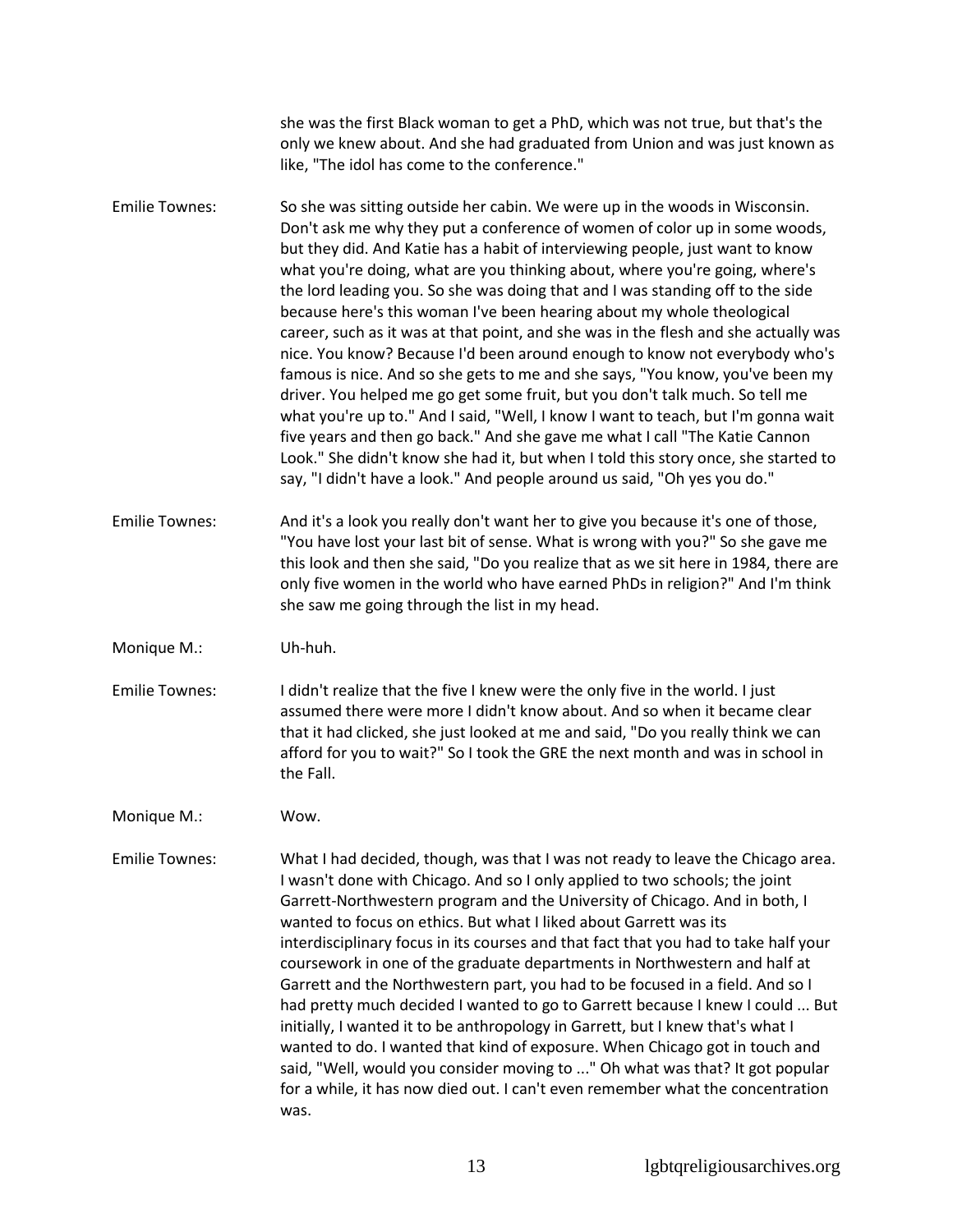| <b>Emilie Townes:</b> | Oh, practical theology, which for me was warmed over ethics. And I knew I<br>wanted to work with the ethics faculty, not the practical theology faculty, so I<br>said, "No, I'm gonna keep my application in ethics. Thank you very much." So so<br>I waited and Chicago said, "Well, no. We're not going to admit you." With great<br>disappointment, I found out later that some of the ethics faculty were pissed,<br>but it's okay because I had already decided that Garrett-Northwestern was<br>where I really wanted to be at. So that's why Garrett. That program no longer<br>exists. It is the program Jim Cone was in when he was at Garrett and we used to<br>talk about, "We have our degrees from something that no longer exists. What<br>does that mean for our degrees?"                                                                                                                                                                                                                                         |
|-----------------------|-----------------------------------------------------------------------------------------------------------------------------------------------------------------------------------------------------------------------------------------------------------------------------------------------------------------------------------------------------------------------------------------------------------------------------------------------------------------------------------------------------------------------------------------------------------------------------------------------------------------------------------------------------------------------------------------------------------------------------------------------------------------------------------------------------------------------------------------------------------------------------------------------------------------------------------------------------------------------------------------------------------------------------------|
| Monique M.:           | So I'm gonna try to collapse a lot in a couple of questions.                                                                                                                                                                                                                                                                                                                                                                                                                                                                                                                                                                                                                                                                                                                                                                                                                                                                                                                                                                      |
| <b>Emilie Townes:</b> | Mm-hmm.                                                                                                                                                                                                                                                                                                                                                                                                                                                                                                                                                                                                                                                                                                                                                                                                                                                                                                                                                                                                                           |
| Monique M.:           | Because we're at an hour and 15 and I want to be, I want to honor your time. So<br>talk to me about your academic trajectory in whatever framing you want.<br>Whatever highlights. What were significant moves for you?                                                                                                                                                                                                                                                                                                                                                                                                                                                                                                                                                                                                                                                                                                                                                                                                           |
| <b>Emilie Townes:</b> | Mm-hmm.                                                                                                                                                                                                                                                                                                                                                                                                                                                                                                                                                                                                                                                                                                                                                                                                                                                                                                                                                                                                                           |
| Monique M.:           | And what led you to those spaces?                                                                                                                                                                                                                                                                                                                                                                                                                                                                                                                                                                                                                                                                                                                                                                                                                                                                                                                                                                                                 |
| <b>Emilie Townes:</b> | My interest in ethics, I backed into. When I looking at my transcript at the<br>divinity school one day, I noticed that I had all these ethics courses on it. In fact,<br>I only had ethics courses on it, beyond the required DMin courses and so I<br>thought to myself, "Oh, I must interested in ethics, so maybe I should get a little<br>more intentional about that and pick up an intro course or something that<br>would help that along." So I did that and by the time I entered the Garrett-<br>Northwestern program, I was very clear that that was my focus, but I was also<br>interested in history and as it turned out, the ethicist on the faculty had just<br>become the academic dean and Rosemary Keller, who's a historian, had just<br>joined the faculty and been approved to work with graduate students. And so<br>they decided that she would be my advisor and Dick Tholen, the ethicist, would<br>be the secondary with an understanding that the focus from me really was<br>going to be in ethics. |
| Monique M.:           | Mm-hmm.                                                                                                                                                                                                                                                                                                                                                                                                                                                                                                                                                                                                                                                                                                                                                                                                                                                                                                                                                                                                                           |
| <b>Emilie Townes:</b> | So when I started my coursework, I took an anthropology class, first one I'd ever<br>taken, and I knew I wasn't getting it. I knew I was missing the point and I had<br>bought all these secondary source stuff trying to understand what I was<br>supposed to be understanding. And that wasn't working either, so I went in to<br>see the professor, who was an older White gentleman. And I said, "This is what<br>I've done. I don't think I am getting the foundational stuff. I read these books.<br>And this does not seem to be helping either. Would you suggest some material<br>for me to read?" And he looked at me and said, "Well, you're just not working                                                                                                                                                                                                                                                                                                                                                          |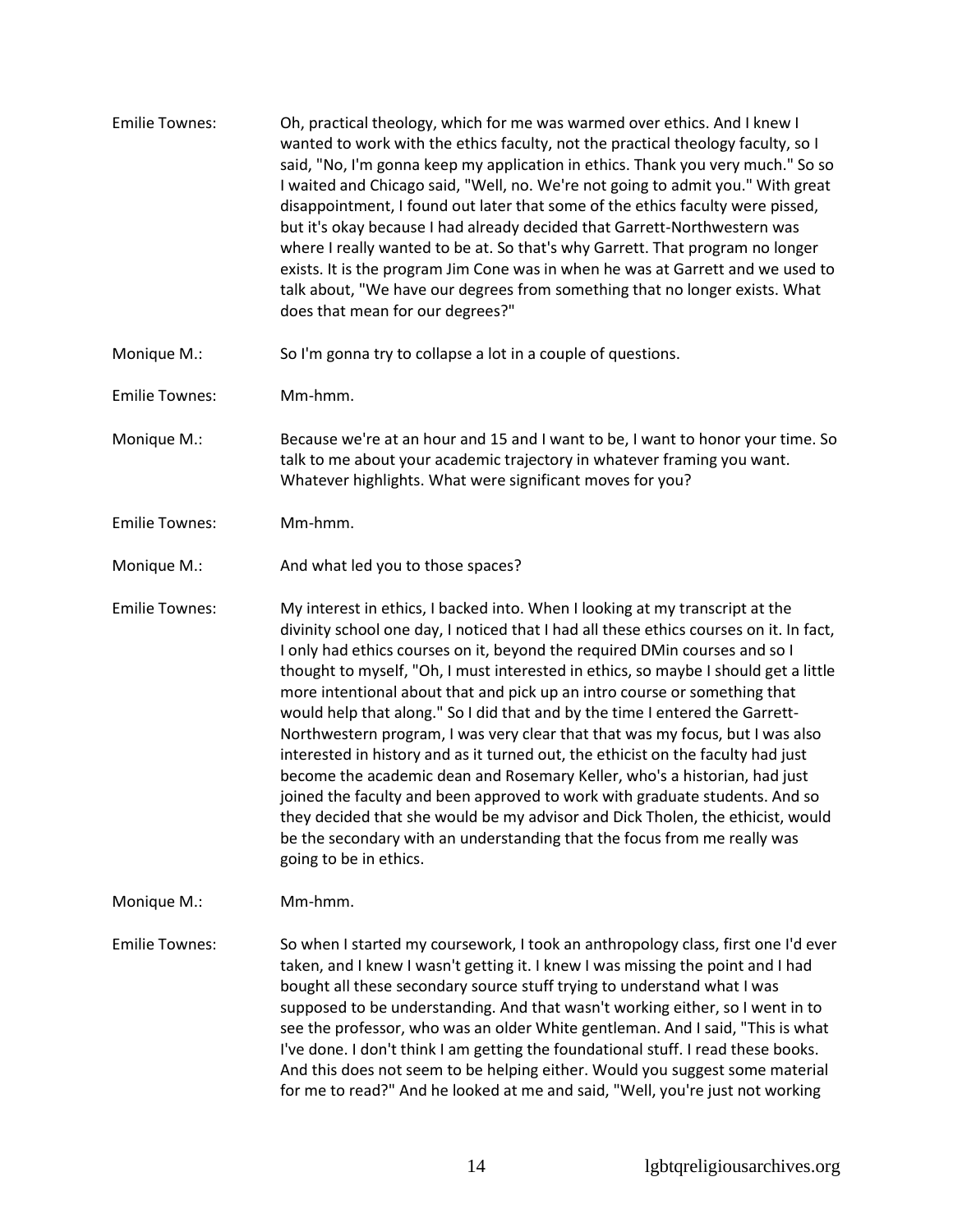hard enough. I think you're lazy." I said, " But professor, I just told you all that I was doing to try and understand what was going on in this course." And he repeated himself, "I think you're just lazy and you don't want to do the work." I said, "How could you say that when I've told you the books I've read, the attempts I've made, all I'm coming in to ask you is to just point me in the right direction and I will follow through."

- Emilie Townes: And he said, "No, you're just lazy." So I stood up, I don't even know if I thanked him for his time. And as I was walking out the door, I turned around and said, "Asshole." And left. I thought, "Well, I guess that means I'm not going back." So I was sitting in my student carrel and Rosemary Reuther happened to walk past. And she's not warm, fuzzy. She's just not a warm, fuzzy person, but she sensed something was wrong and she said, "You alright?" And I told her what happened and she said, "He doesn't want you in his class. Don't go back. You've got other things. You don't need that." I said, "But ..." She said, "Mm-mm. He does not want you in that class with him. Don't give him that." "Okay." So I had to go find something else and I realized that my other love was history, just like a pig in slop, I had such a good time with that. I worked with Sterling Stuckey, Joe Barton became my major professor in the secondary discipline, social history. It was a perfect marriage and you see that Coneination in my work, even today.
- Emilie Townes: There's always some sort of historical contextualization and then I'd work on solving. Tell me what else you asked me because I have lost ...
- Monique M.: For you to talk about your career in whatever space and way you want
- Emilie Townes: So that was the beginning, really, of the old white men, who I think pretty much was a racist, kicking me out of his class or making it clear he didn't want me there and having Rosemary Reuther walk past and say, "Don't go back. Just do it. It's not going to be educational." And me having the good sense to listen to her instead of getting bull-headed, which would have been my normal pattern, but something told me she was right. And so I started, then, consciously blending history and ethics as a methodology for me. And very clear social history because I can't imagine doing ethics without understanding the context of whatever it is I'm looking at and social history has given me the best entré into understanding that. Other people can use other things, I think that's just beautiful, but it doesn't work for me. And so what I entered the PhD program to do was I thought I was going to work on African women and development, which is why I was taking anthro to get context.
- Emilie Townes: And so when that door was closed, I started casting about and was in a PhD seminar, taught by Rosemary Keller, on ... I don't know. Biography as practice or something like that. And we read several biographies of people, one of them was Ida B Wells Barnett and I was struck in the biographies that the biographer either loved her or condemned her. Nobody sat in the middle. And I thought, "What's going on here?" So I decided she would become my project, not really knowing much about her until I took that class. I had never heard her name called, she was an unknown person at that point. And that is what launched me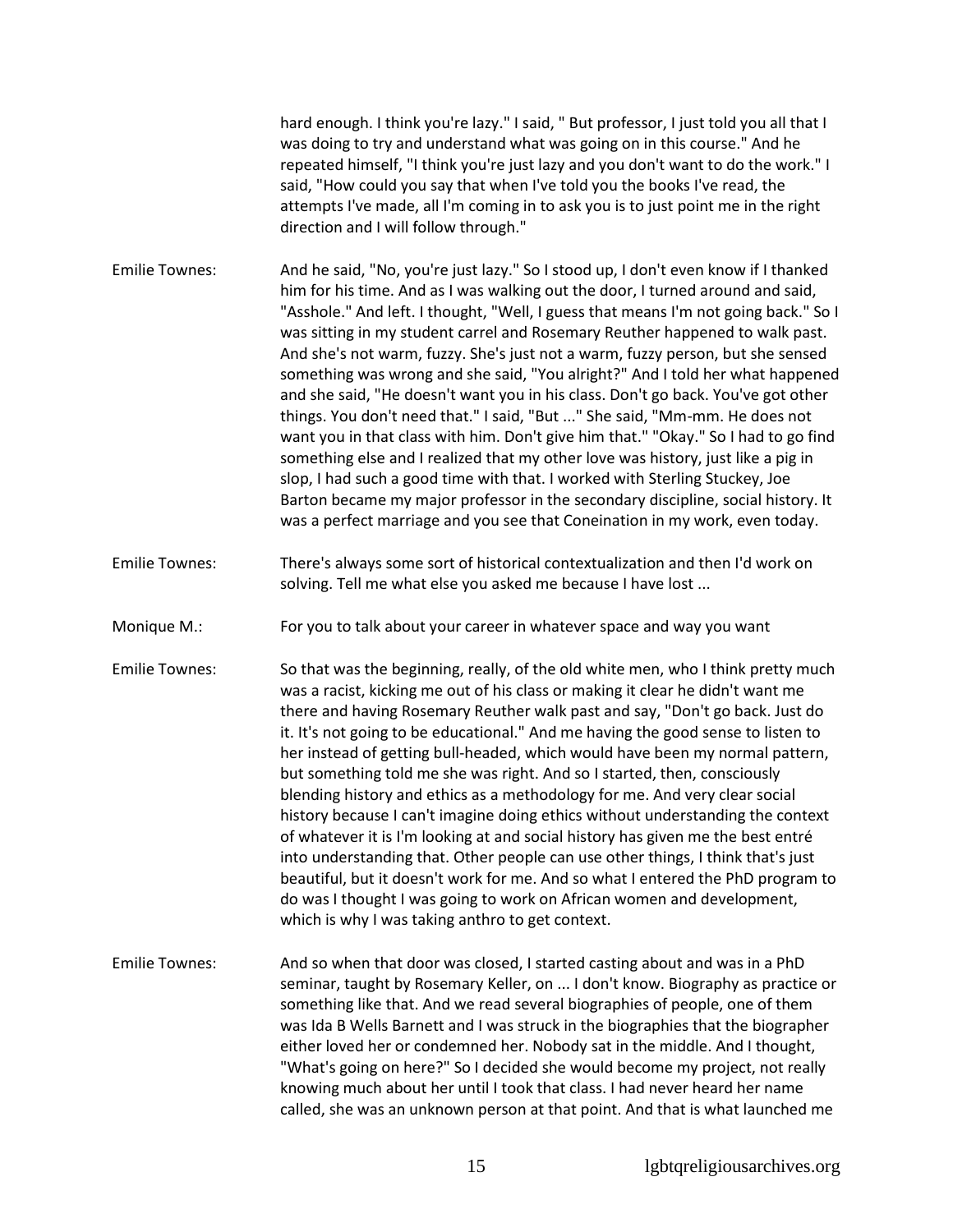into my dissertation research was I knew that University of Chicago had her surviving papers. I didn't realize how few there were until I got down into special collections and learned that there had been two fires in her family home and a lot of her stuff was just lost. So all that remained were five folio boxes of this woman who wrote a lot.

Emilie Townes: But one of them was her diary, written in her own hand in 1885, before she became the public figure she eventually would become. And I'm reading this diary and seeing this whole religious worldview emerge that was never addressed in any of the biographies I had read about her. And I thought, "That's it. This is what propelled her. Folks just have not paid attention to what made this woman tick and why she could be so frustrating to so many people, which she was, but she had this high sense of calling that she was not willing to back down from." So that's what got me started on Ida B Wells and trying to understand, and this is where my upbringing kicked back in, how one Coneines the prophetic the pastoral. And in many ways, that's what my work has been about, even though I may not be talking about it consciously. But always trying to understand, whoever we're looking at, how do we recognize the humanity of the people involved and also realize that we can do better than this. And how do we get ourselves there.

Monique M.: In looking at the whole expanse of your CV ...

Emilie Townes: Mm-hmm.

Monique M.: You're full of firsts and notables and these distinctions.

Emilie Townes: Yeah.

Monique M.: So if you were to summarize the markers of your leadership or some of the vision boards for your leadership style, what do you think those various positions hold in common? What propelled you to want to say yes to the opportunities that came your way?

Emilie Townes: I think more than anything, it's been a two-step of, "I think I can learn something, doing this." And, "I think I can help, doing this." Because it also has been about call. Very reluctant as an administrator. Again, I was gonna the family business, I was going to teach, ended up teaching. I wasn't going to preach, ended up preaching. Wasn't going to be an administrator, ended up administrating. And my parents were administrators at the tail end of their careers, both of them. But again, it has to be a sense of call and at Yale, my dean waited me out because I told him, when I first got there, because I had said it to the president and Harry Atrich was then dean at Yale. Harry was up for reappointment and the president wanted to interview all of the senior faculty. I had just gotten to Yale and I said, "I've got no dog in this fight. I don't even know the man. So I don't think I need to come in." But the president said, "No, you have to come in."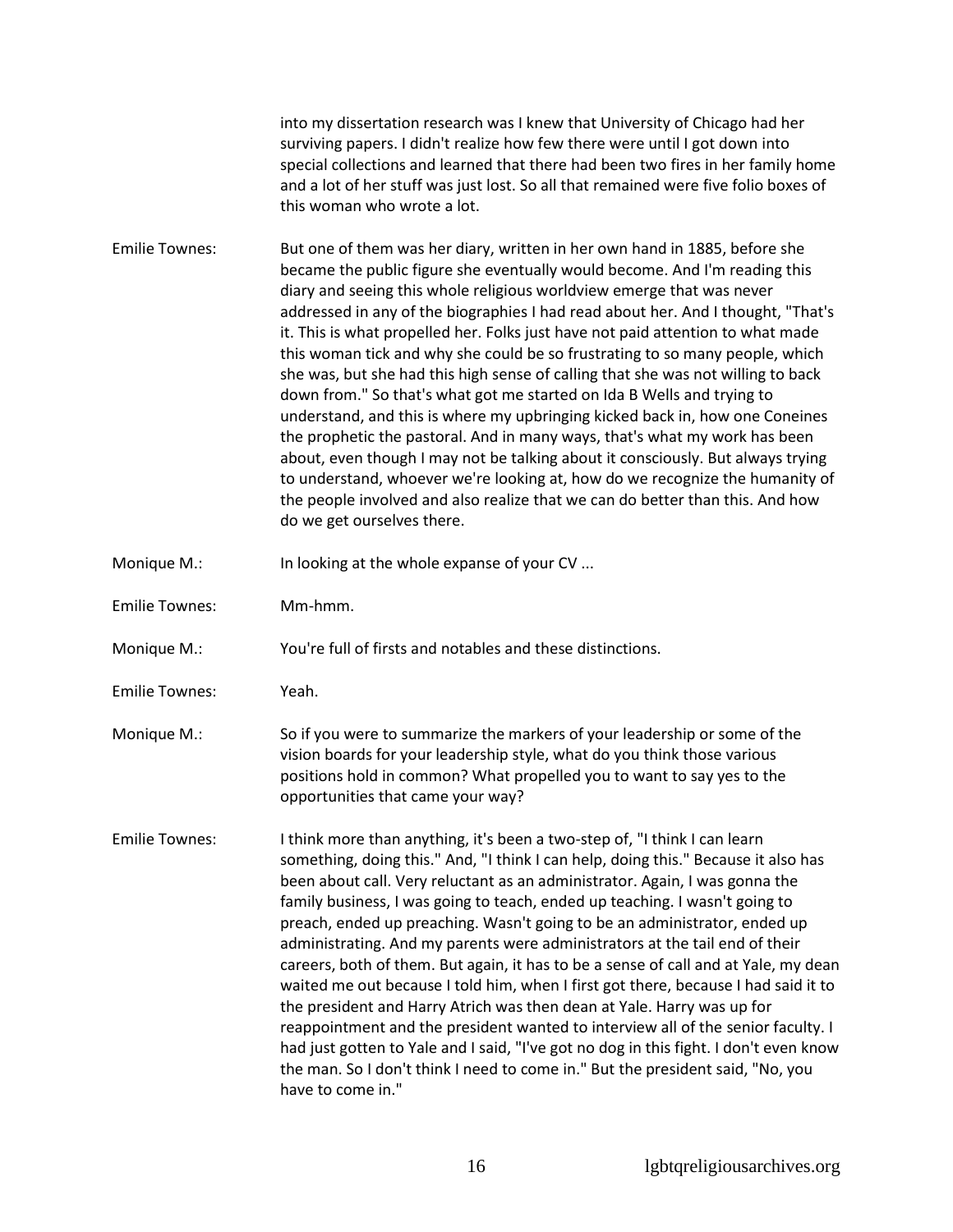- Emilie Townes: So I went in and we were talking and he said, "You know, your colleagues have said that he has a tendency to micromanage." And I sort of thought, I'm like, "Yes, he does, but that's because he doesn't have help from his academic dean." His academic dean is a wonderful scholar, but he's not helping as an administrator so he really needs some help and because he doesn't have it, he's got to do that job and be a dean. And I really hope that he finds someone who's better suited to the administrative side of being an academic dean. And since I had said that to the president, I thought I'd better tell Harry to his face that I had said that. So I did and he smiled and always someone who usually played his cards close to his chest and he said, "Well, who would you suggest?" So I had two people ready for him, named them both, and he said, "That's interesting. What about you?" And I said, "I gave you two names."
- Emilie Townes: And he said, "Well, just think who else could do it." And I thought about it, I went through the faculty as I knew them and I went, "Hmm. I see what you mean." He said, "Why don't you think about it?" I said, "Well, if you will check with these two people that I have given you names for and they don't want to do it, get back to me." He did nothing. He just sat and waited. He took two years, but he's a patient man. And the same was true here, I had gone through, when Harry retired and they were running the search for the dean at Yale, folk assumed I was a shoe-in. I knew that wasn't true because Yale wasn't about to employ a Black, lesbian woman as dean of its divinity school. I knew that. The lord Jesus knew it and a few other people, mostly Black women, knew it too.
- Emilie Townes: And so even though I was one of the two finalists, I knew during the interviews, for me, it was not serious consideration. They have thought they were being serious, but that was not what they communicated, to the point where the president didn't even tell me he had chosen the other candidate, I had to learn about the through the grapevine. Oh lord. Anyway. But in that process, I realized, "Oh, I could be a dean, but I actually like being an academic dean. I like moving people to where they need to be and doing stuff and I was pretty good at it." So I had made my peace with that. I was fine. Here comes Ellen Armor, when we were here for a conference, we were out to dinner and she said, "You know, our dean is retiring." I said, "Yeah, I heard that. Y'all gonna stop fighting now?" And she said, "Well, we don't fight so much anymore." I said, "Oh, okay."
- Emilie Townes: So she said, "Would you be interested in putting your name in?" I cussed her out. I really did. I cussed her out. I had the pottiest mouth one could have in saying no. But Ellen is stubborn and she kept coming back and Laurel worked on me. She said, "You know, you need to explore." And so I did. And then it became a call, in the midst of the search process. I thought, "Aw man." Because I wasn't unhappy at Yale and I enjoyed my colleagues at Yale very much, even the ones I disagreed with theologically. But this became a call. So here I am.
- Monique M.: And as alums, we're very glad, happy glad, as they say in my tradition, that you are here. I read in one of the interviews you did about taking on the deanship, you were asked what advice you gave to students who were thinking about leadership.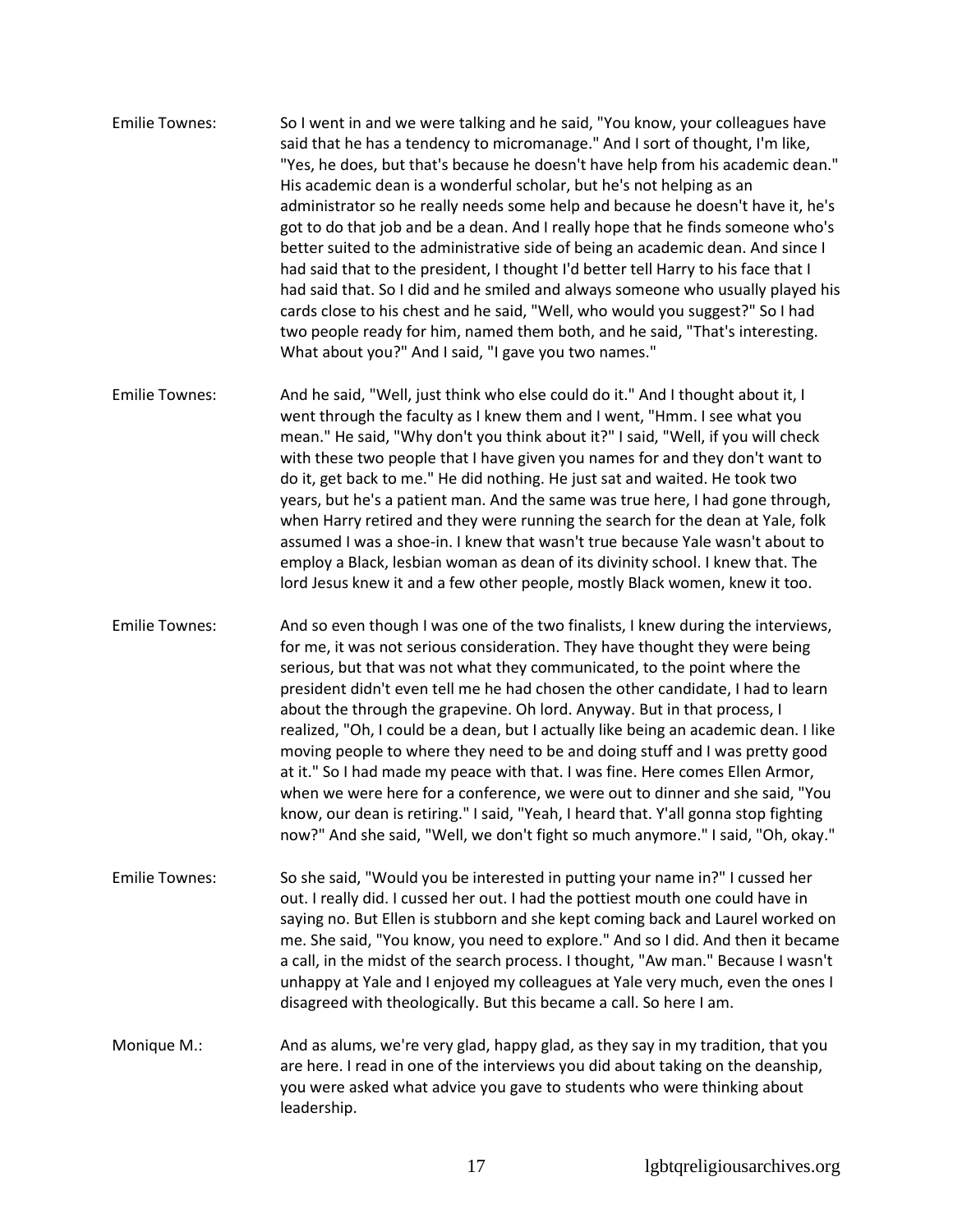| <b>Emilie Townes:</b> | Mm-hmm.                                                                                                                                                                                                                                                                                                                                                                                                                                                                                                                                                                                                                                                                                                                                                                                                                                                                                                                                                     |
|-----------------------|-------------------------------------------------------------------------------------------------------------------------------------------------------------------------------------------------------------------------------------------------------------------------------------------------------------------------------------------------------------------------------------------------------------------------------------------------------------------------------------------------------------------------------------------------------------------------------------------------------------------------------------------------------------------------------------------------------------------------------------------------------------------------------------------------------------------------------------------------------------------------------------------------------------------------------------------------------------|
| Monique M.:           | And you said that you thought it was important that they know who they were<br>and that they work with integrity and consistency with people.                                                                                                                                                                                                                                                                                                                                                                                                                                                                                                                                                                                                                                                                                                                                                                                                               |
| <b>Emilie Townes:</b> | Mm-hmm.                                                                                                                                                                                                                                                                                                                                                                                                                                                                                                                                                                                                                                                                                                                                                                                                                                                                                                                                                     |
| Monique M.:           | And it struck me, but I also, as I was thinking about this book project, I'm<br>wondering what that advice is grounded in. Is it a, you used the call language a<br>couple of times.                                                                                                                                                                                                                                                                                                                                                                                                                                                                                                                                                                                                                                                                                                                                                                        |
| <b>Emilie Townes:</b> | Mm-hmm.                                                                                                                                                                                                                                                                                                                                                                                                                                                                                                                                                                                                                                                                                                                                                                                                                                                                                                                                                     |
| Monique M.:           | Sort of being asked to apply, but then being called in that process, but I also<br>realize that everything one is called to may not also end up with you being<br>appointed to.                                                                                                                                                                                                                                                                                                                                                                                                                                                                                                                                                                                                                                                                                                                                                                             |
| <b>Emilie Townes:</b> | Mm-hmm.                                                                                                                                                                                                                                                                                                                                                                                                                                                                                                                                                                                                                                                                                                                                                                                                                                                                                                                                                     |
| Monique M.:           | So once you have a sense of who you are in a position or who you are as a<br>person, how do you mate that, marry that with the position itself and being<br>integrous with the position?                                                                                                                                                                                                                                                                                                                                                                                                                                                                                                                                                                                                                                                                                                                                                                    |
| <b>Emilie Townes:</b> | I have to be able to look myself in the mirror every day and reasonably like what                                                                                                                                                                                                                                                                                                                                                                                                                                                                                                                                                                                                                                                                                                                                                                                                                                                                           |
|                       | I see there. I was raised to be a Christian woman. I don't often use that<br>language, but that's how I was raised and that means you tell the truth, you do<br>right by yourself and you do righter by people you work with, you recognize that<br>you don't get anywhere in life by yourself and that, for me, I can't think of a<br>single first or a single second or third or any of those that I have achieved all by<br>myself. I have always had people who were engaged in the process with me,<br>guiding me, calling me into account, telling me to back off. I mean, you just  So<br>I think it is that strong Christian upbringing. You tell the truth. That's one of the<br>reasons why the current occupant of the White House drives me crazy. How do<br>he just bold face lies. So that's really what is the foundation, is really, really<br>trying to live out, in my life and in my work, how one models and lives a<br>Christian life. |
| Monique M.:           | Wow. You spoke somewhere about your feeling compelled as a citizen to be an<br>active woman of faith.                                                                                                                                                                                                                                                                                                                                                                                                                                                                                                                                                                                                                                                                                                                                                                                                                                                       |
| <b>Emilie Townes:</b> | Mm-hmm.                                                                                                                                                                                                                                                                                                                                                                                                                                                                                                                                                                                                                                                                                                                                                                                                                                                                                                                                                     |
| Monique M.:           | To speak on such issues, moral issues in public.                                                                                                                                                                                                                                                                                                                                                                                                                                                                                                                                                                                                                                                                                                                                                                                                                                                                                                            |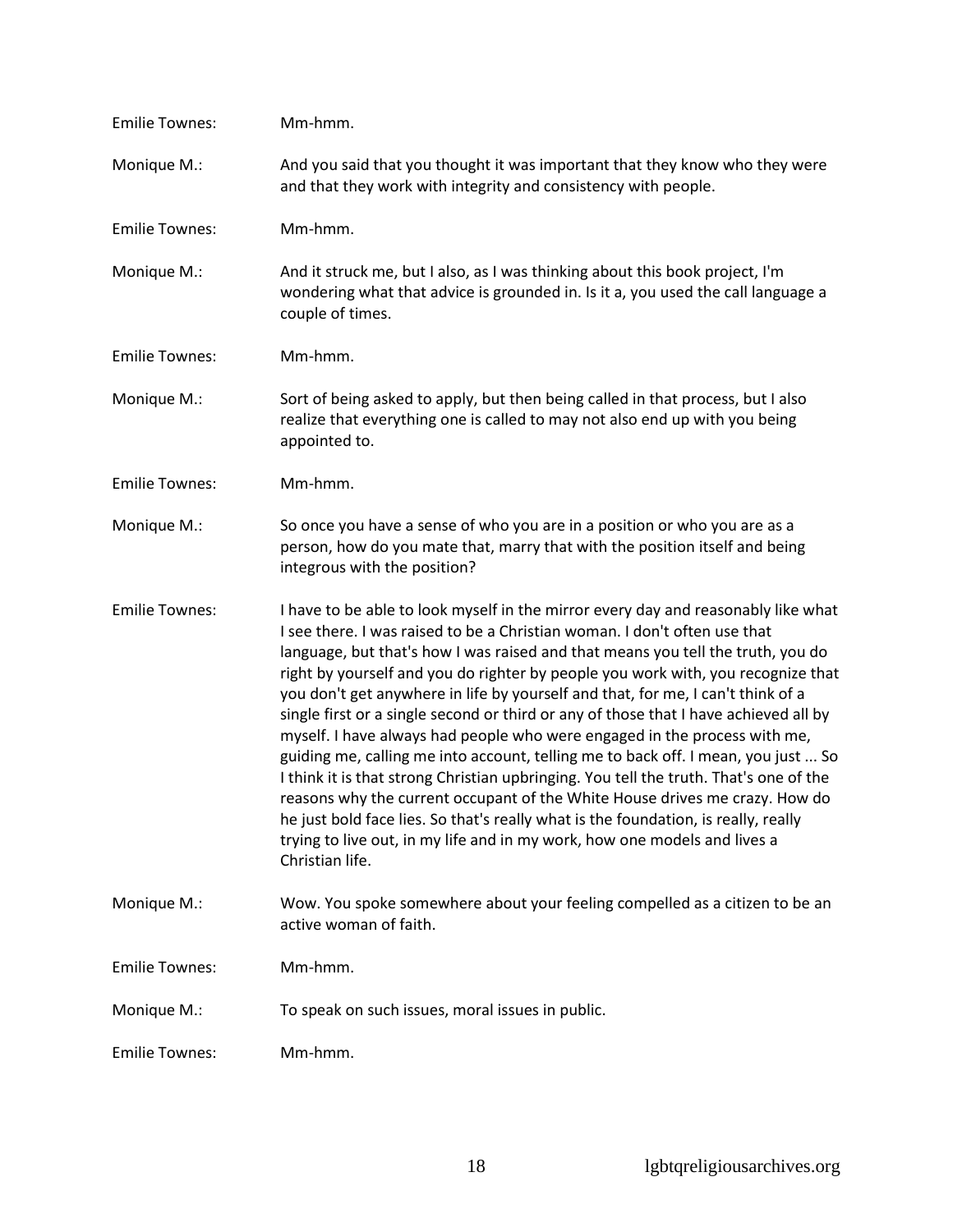- Monique M.: Does this sense of what you define as being a Christian woman, is that what motivates your public witness? Or where would you find the courage? Where do you seek the courage to be public about your convictions?
- Emilie Townes: Yeah. I think it is this Christian witness that does it. And to be clear about when should I be speaking because some people, they've got something to say about everything. I don't have that kind of confidence. I have to actually have thought about it a good bit and feel that I have something to contribute to the public dialogue. I was raised by English teachers who did not believe that learned language had a uh or ers in it. You have to be able to speak with clarity, precision, and power and you don't get up there and go, "Uh, Uh er, or hm." Unless the hm is for emphasis about something. So yeah, I do. And I may not always talk about everything I'm thinking about, but when I think I have something to say or a viewpoint to suggest, then I will.
- Monique M.: Do you view your scholarship as a form of activism?
- Emilie Townes: Mm-hmm (affirmative).
- Monique M.: And if not, what do you see it as?

Emilie Townes: No, it is. I view the way I act as a academic dean, or well even as an academic dean and certainly now as a dean, is a form of activism. My job is to bring a whole bunch of people along with me in this journey, not just faculty, and not just students, and not just staff, but all three of those groups. And if they've got some kin, they can come along too, but I really do understand that the work of me as a dean, I won't lay this on any of my other colleagues here at this university or anywhere, my work as a dean is to open up doors. As many doors and windows as I can for folks to be able to have their say. When Jim Cone was dying and it was clear he was not going to bounce back this time, early last month, he was talking to folks at Union and one of the last things he said to them was, "I've had my say." I want to create a structure and opportunities for people to be able to say that about their lives and their witness and I'd like to have my say too, but I'm never prouder than when I watch many of our students at commencement because I know they're going to go out and change some part of the world.

Emilie Townes: Or my PhD students, I know they're going to make an impact on the academy. That, to me, is activism. And they can do things I can't, so we have a bigger impact.

Monique M.: Talk to be a bit about your work in Brazil and how that fits into what you were just talking about and other aspects of your journey.

Emilie Townes: Well, I was reluctant to go to Brazil at first. When I was being asked by Peter Nash, who was at that point a Lutheran Missionary in Brazil appointed to the Lutheran seminary in Sao Leopoldo, in the south of Brazil, he knew of a group of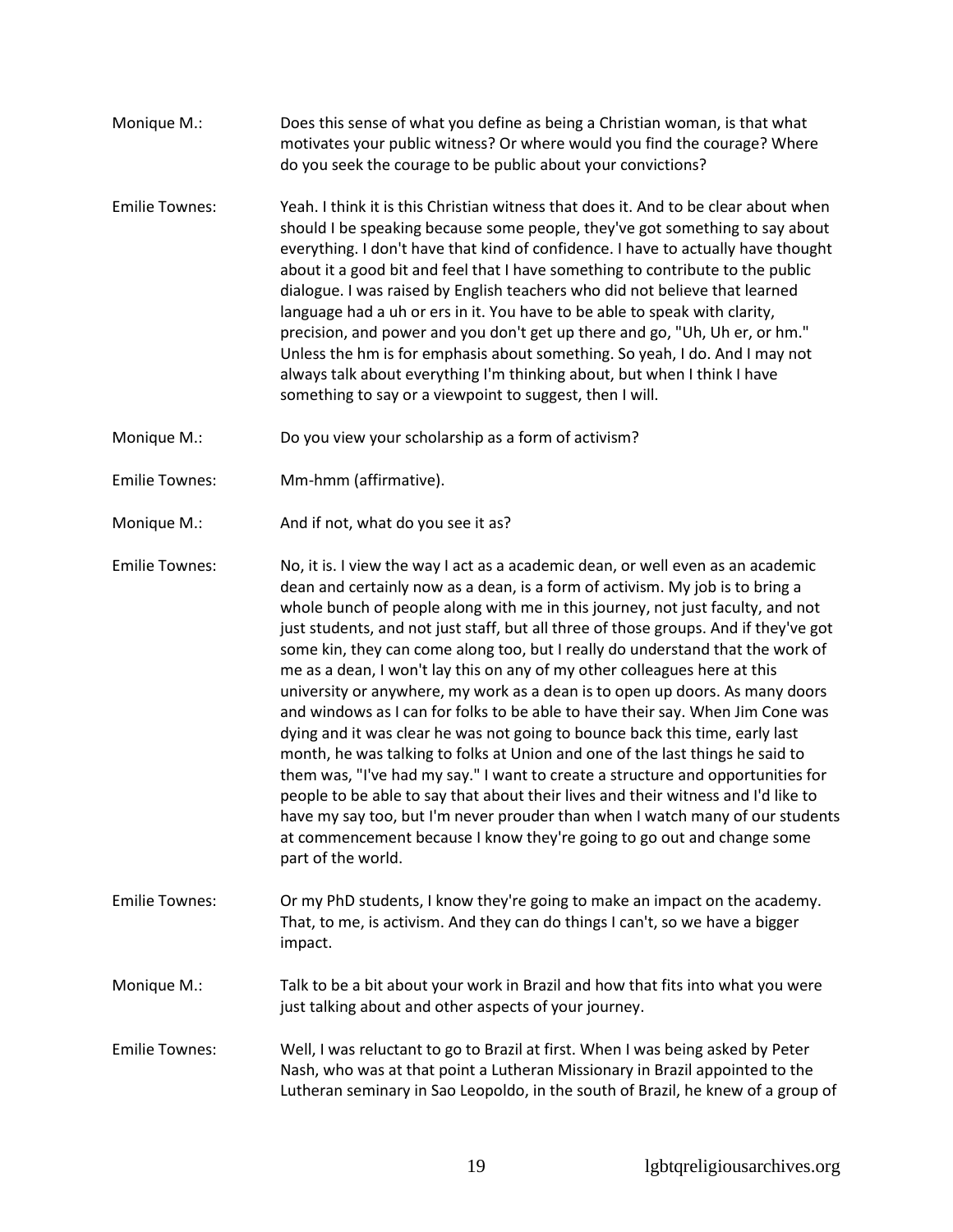|                       | Afro-Brazilian women in the north, who were interested in Womanist thought<br>and really wanted someone to come and talk to it. Somehow they had<br>translated some of my work for them and they wanted it to be me and I kept<br>saying to Peter, "I don't know Spanish." He said, "It's Portuguese." And I said,<br>"That proves my point. I don't even know what language they speak. This is not<br>I'm not going down there as a colonizer. No." So finally, he agreed to be my<br>interpreter for a short visit. The airport was under reconstruction and so we got<br>off the plane, we walked down the gangplank onto the ground, the tarmac, and<br>when I hit that bottom step, I thought, "Oh I've come home."                                                                                                                                   |
|-----------------------|-------------------------------------------------------------------------------------------------------------------------------------------------------------------------------------------------------------------------------------------------------------------------------------------------------------------------------------------------------------------------------------------------------------------------------------------------------------------------------------------------------------------------------------------------------------------------------------------------------------------------------------------------------------------------------------------------------------------------------------------------------------------------------------------------------------------------------------------------------------|
| <b>Emilie Townes:</b> | I thought that was strange. Why would I be coming home to Brazil? Well, what<br>turned out was this was a group of people that was just a close connection,<br>almost immediately, and so I agreed that I would come down every summer and<br>teach a class because they were trying to get accredited by the government and<br>they needed PhDs teaching. And I did that for seven or eight years, and in the<br>process, tried to get other folks to come down with me. So at one point, a small<br>delegation of Womanists went with me. I did a couple of travel seminars; one<br>students from Union and one from students at Yale. I'm trying to get a<br>conversation going around North and South Black Diaspora in the West, and<br>that's finally taken off with the work that Rosetta Ross is doing now with the<br>Daughters of Africa Project. |
| <b>Emilie Townes:</b> | And so I can just say, "Thank you and my work is done here."                                                                                                                                                                                                                                                                                                                                                                                                                                                                                                                                                                                                                                                                                                                                                                                                |
| Monique M.:           | So in our fifteen minutes left, I'm gonna try to put together seven questions.                                                                                                                                                                                                                                                                                                                                                                                                                                                                                                                                                                                                                                                                                                                                                                              |
| <b>Emilie Townes:</b> | Okay.                                                                                                                                                                                                                                                                                                                                                                                                                                                                                                                                                                                                                                                                                                                                                                                                                                                       |
| Monique M.:           | So excuse them if they are disparate and nonsensical, but they actually serve a<br>purpose for me.                                                                                                                                                                                                                                                                                                                                                                                                                                                                                                                                                                                                                                                                                                                                                          |
| <b>Emilie Townes:</b> | Okay.                                                                                                                                                                                                                                                                                                                                                                                                                                                                                                                                                                                                                                                                                                                                                                                                                                                       |
| Monique M.:           | So I'm interested in identity formation and how we hold various identities at all<br>times and how those identities impact our activism and motivate our activism.<br>So for you, which identities push you forward in what you say yes to? For<br>example, when you said you were going to wait five years and Katie Cannon<br>said, "There are only five of us. Why are you waiting?"                                                                                                                                                                                                                                                                                                                                                                                                                                                                     |
| <b>Emilie Townes:</b> | Mm-hmm.                                                                                                                                                                                                                                                                                                                                                                                                                                                                                                                                                                                                                                                                                                                                                                                                                                                     |
| Monique M.:           | That's a Black woman identity being pushed forward.                                                                                                                                                                                                                                                                                                                                                                                                                                                                                                                                                                                                                                                                                                                                                                                                         |
| <b>Emilie Townes:</b> | Mm-hmm.                                                                                                                                                                                                                                                                                                                                                                                                                                                                                                                                                                                                                                                                                                                                                                                                                                                     |
| Monique M.:           | We need Black women in religion. So you said yes to that.                                                                                                                                                                                                                                                                                                                                                                                                                                                                                                                                                                                                                                                                                                                                                                                                   |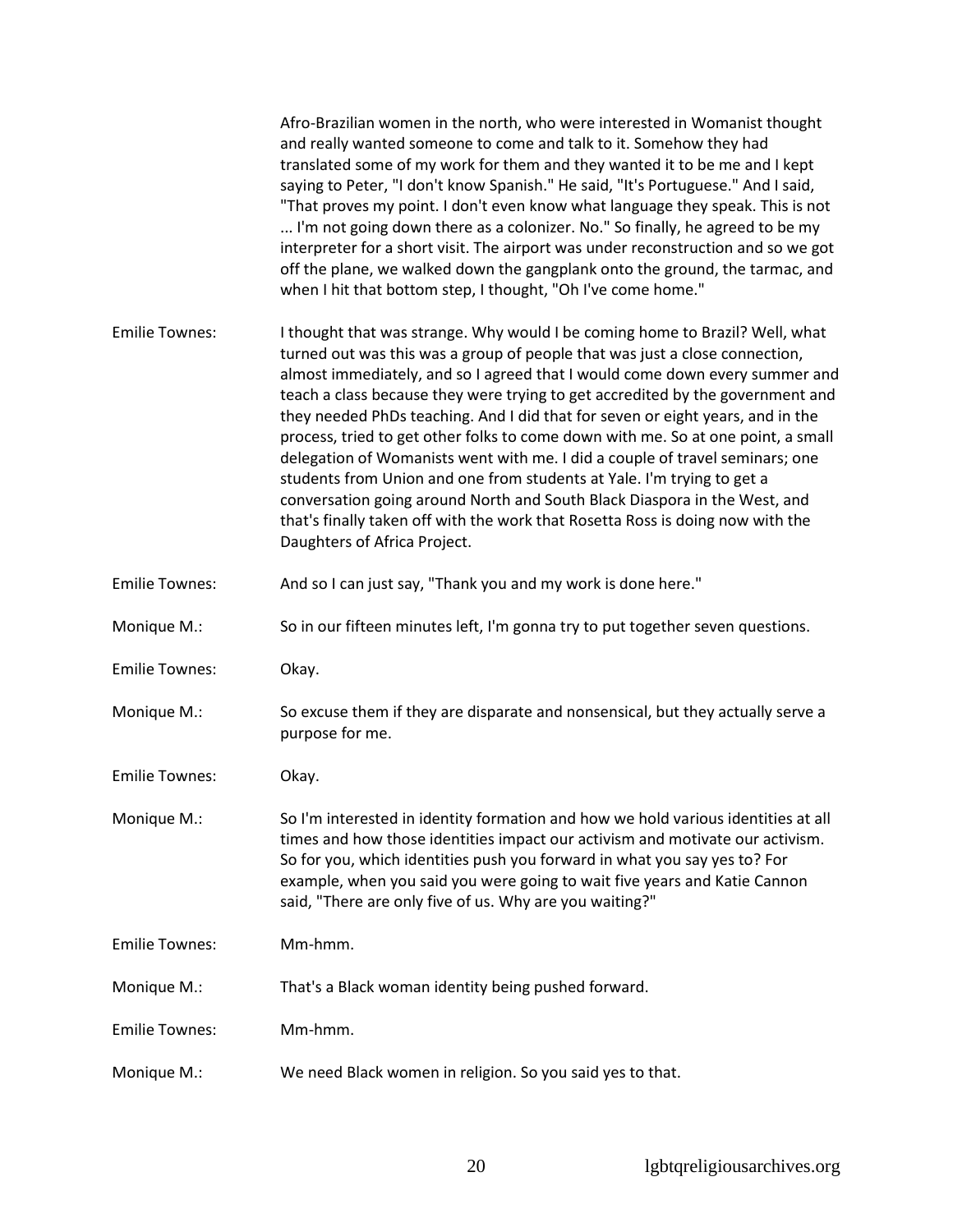| <b>Emilie Townes:</b> | Mm-hmm.                                                                                                                                                                                                                                                                                                                                                                                                                                                                                                                                                                                                                                                                                                                                                                                                                                                                                                                                                                                                                                                                |
|-----------------------|------------------------------------------------------------------------------------------------------------------------------------------------------------------------------------------------------------------------------------------------------------------------------------------------------------------------------------------------------------------------------------------------------------------------------------------------------------------------------------------------------------------------------------------------------------------------------------------------------------------------------------------------------------------------------------------------------------------------------------------------------------------------------------------------------------------------------------------------------------------------------------------------------------------------------------------------------------------------------------------------------------------------------------------------------------------------|
| Monique M.:           | Where are there other moments and what pushes you in those moments?                                                                                                                                                                                                                                                                                                                                                                                                                                                                                                                                                                                                                                                                                                                                                                                                                                                                                                                                                                                                    |
| <b>Emilie Townes:</b> | Now, as I think about invitations that come in, and now it's not just, "Would you<br>come as a Black woman or an angry Black woman or Black anything." The last<br>invitation that came in, recently was, "Would you come and talk about<br>pedagogy?" Just that flat. One, is it something I'm interested in? And that<br>actually is the big one. "Is this something I'm interested in talking about and<br>think I have something to say worth people listening to?" And now that the<br>invitations are no longer sort of a mono-focused one because I've talked about<br>enough different topics, it's spreading itself out, thank God. It's really much<br>more, "Is this something I think is going to feed me as much as I'm going to be<br>trying to feed other people?" I need it to be reciprocal because I am, by nature,<br>shy and an introvert. I can be an extrovert when I have to be, but it comes at a<br>lot of energy expense and so if I'm going to expend that kind of energy, I want it<br>to count as much for others and for me as possible. |
| <b>Emilie Townes:</b> | I do think it needs to be a reciprocal relationship.                                                                                                                                                                                                                                                                                                                                                                                                                                                                                                                                                                                                                                                                                                                                                                                                                                                                                                                                                                                                                   |
| Monique M.:           | Keeping with the identity question, right now I'm tagging the book sort<br>something on Black, lesbian identity and I have a section in this never ending<br>intro where I'm trying to land a plane of what it is I want this book to do.                                                                                                                                                                                                                                                                                                                                                                                                                                                                                                                                                                                                                                                                                                                                                                                                                              |
| <b>Emilie Townes:</b> | Mm-hmm.                                                                                                                                                                                                                                                                                                                                                                                                                                                                                                                                                                                                                                                                                                                                                                                                                                                                                                                                                                                                                                                                |
| Monique M.:           | About the various categories, for some same-gender loving works, for lesbian<br>works, for some  I did an interview last week with Cari Jackson.                                                                                                                                                                                                                                                                                                                                                                                                                                                                                                                                                                                                                                                                                                                                                                                                                                                                                                                       |
| <b>Emilie Townes:</b> | Mm-hmm.                                                                                                                                                                                                                                                                                                                                                                                                                                                                                                                                                                                                                                                                                                                                                                                                                                                                                                                                                                                                                                                                |
| Monique M.:           | And Cari says she identifies as someone who never felt a call to maleness.                                                                                                                                                                                                                                                                                                                                                                                                                                                                                                                                                                                                                                                                                                                                                                                                                                                                                                                                                                                             |
| <b>Emilie Townes:</b> | That sounds like Cari.                                                                                                                                                                                                                                                                                                                                                                                                                                                                                                                                                                                                                                                                                                                                                                                                                                                                                                                                                                                                                                                 |
| Monique M.:           | And I said, "Okay. That's a new one. That'll be its own chapter. I don't know how<br>many are going to fall into that category." What identities speak to you?                                                                                                                                                                                                                                                                                                                                                                                                                                                                                                                                                                                                                                                                                                                                                                                                                                                                                                         |
| <b>Emilie Townes:</b> | Black lesbian. I'm old school. What I do find freeing is the different ways that<br>folks now are naming themselves. And although none of them really speak to<br>me as something I would want to use for myself, I really, really like the fact that<br>folks are saying, "You know, this black body has a lot going on in it and don't try<br>and put it in a box because you can't capture magic."                                                                                                                                                                                                                                                                                                                                                                                                                                                                                                                                                                                                                                                                  |
| Monique M.:           | As activist, as an intellectual, as a spiritual practitioner, where do you go for<br>nourishment? What sustains you?                                                                                                                                                                                                                                                                                                                                                                                                                                                                                                                                                                                                                                                                                                                                                                                                                                                                                                                                                   |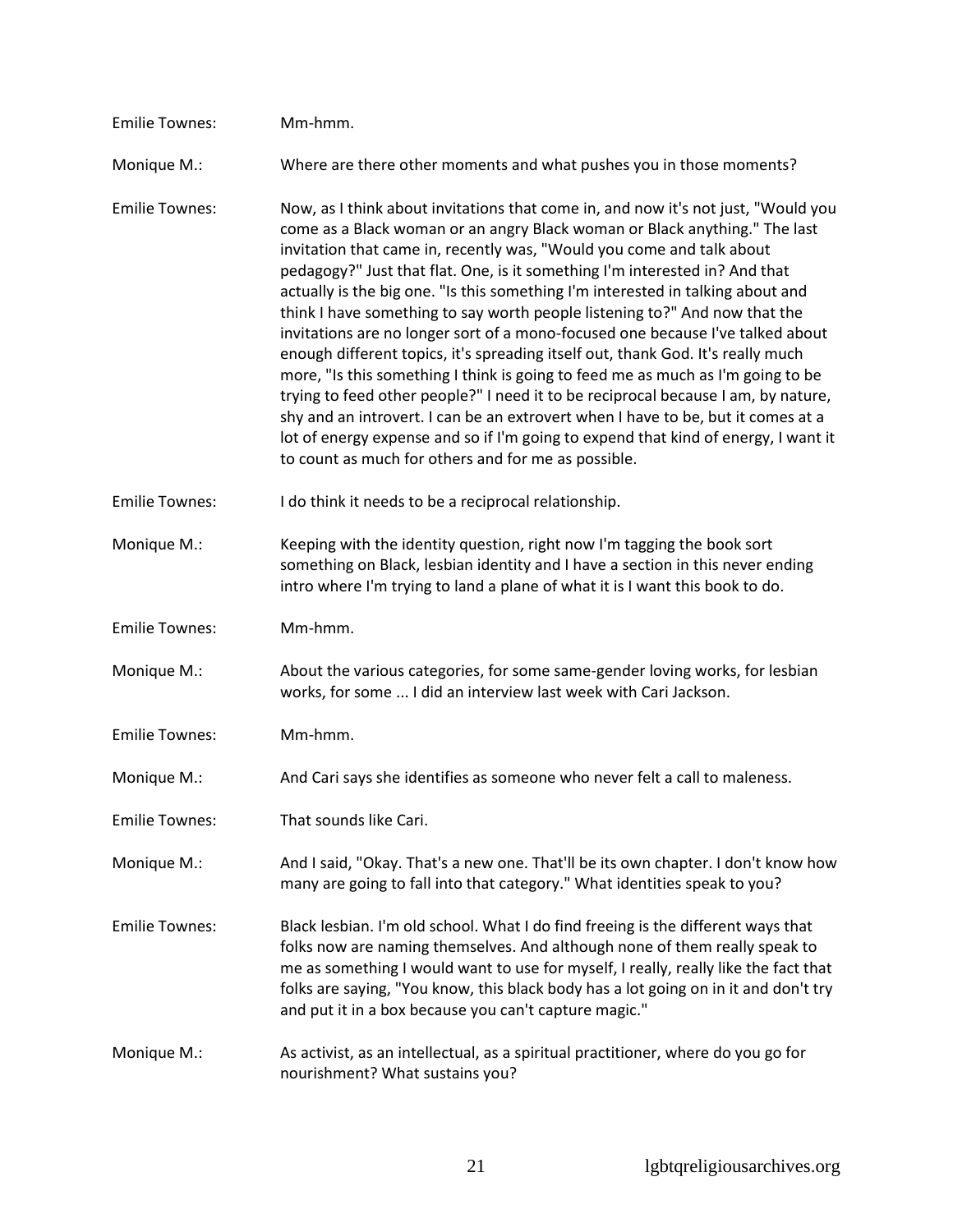| <b>Emilie Townes:</b> | Almost every morning, I spend time in meditation. When it's the Fall, Winter,<br>and early Spring months, I tend to wake up around five and it's still dark out and<br>so I start my day in darkness. I'm the first one up almost every morning in the<br>house and so it's quiet. I go out into the family room, we have a bank of<br>windows that look west. And I sit there in meditation and silence and watch the<br>day break and that centers me. That nourishes me and when I don't do that, I<br>can tell it. It's like, as I said just recently at a conference, "I have to do that so I<br>don't snap somebody's face off during the day" Because people were, "Oh!" But<br>I said, "No, I'm serious. How many of us have been tempted?" And they were<br>like, "Oh yeah. That is a problem." That sustains me. That's the most regular<br>thing I do that sustains me. |
|-----------------------|------------------------------------------------------------------------------------------------------------------------------------------------------------------------------------------------------------------------------------------------------------------------------------------------------------------------------------------------------------------------------------------------------------------------------------------------------------------------------------------------------------------------------------------------------------------------------------------------------------------------------------------------------------------------------------------------------------------------------------------------------------------------------------------------------------------------------------------------------------------------------------|
|-----------------------|------------------------------------------------------------------------------------------------------------------------------------------------------------------------------------------------------------------------------------------------------------------------------------------------------------------------------------------------------------------------------------------------------------------------------------------------------------------------------------------------------------------------------------------------------------------------------------------------------------------------------------------------------------------------------------------------------------------------------------------------------------------------------------------------------------------------------------------------------------------------------------|

- Monique M.: Is that new?
- Emilie Townes: No.
- Monique M.: It ain't a lot of sunshine in New England.
- Emilie Townes: No, that is new. Although, I had a version of it, kind of, in New England because my condo was on the water in the Sound and so I would get up and I would start working at my desk and water would be over here and I could watch the sun rise and that was a very comforting way, there, to start the day. But this is something I started really consciously doing here. Because the job is demanding. I need to get it together.
- Monique M.: Yeah. What brings you fulfillment or joy or happiness? Whatever phrase works.
- Emilie Townes: Laughing and telling stories with my family, both biological and extended. I love nothing better than sitting, listening to folks, and retelling stories. And some of them are a little made up, but it don't matter. But the laughter and the joy and the wordplay, I love it. Love it. Absolutely love it.
- Monique M.: So we are so excited, so thrilled that you have accepted another appointment.
- Emilie Townes: Mm-hmm.
- Monique M.: So that means retirement is still a little ways away.
- Emilie Townes: It is a little ways away.
- Monique M.: I read that when you retire, it's going to be on Martha's Vineyard.
- Emilie Townes: It will.
- Monique M.: So what does retirement look like for a thinking scholar, a thinking preacher?